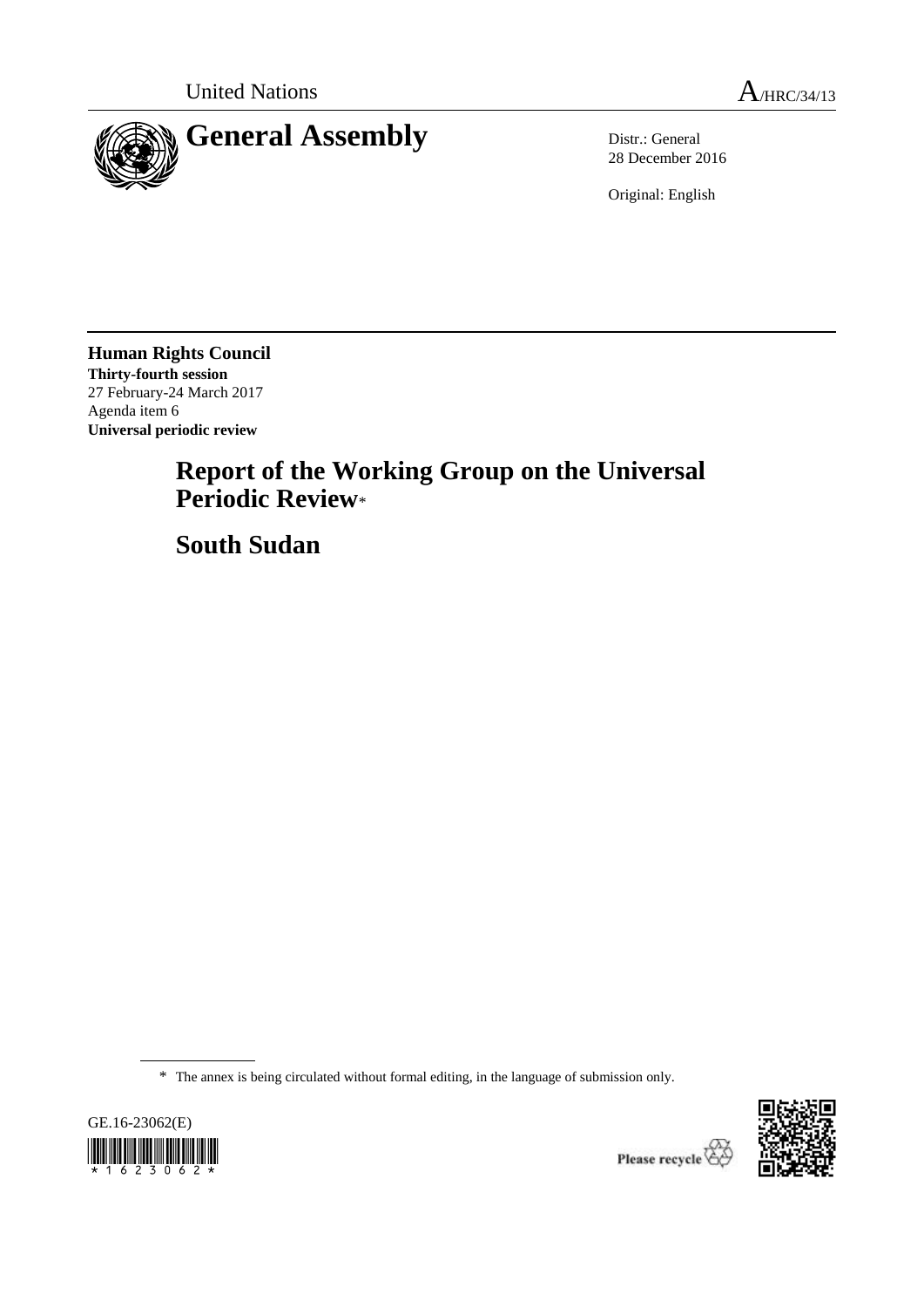#### **A/HRC/34/13**

# Contents

|       |           | Page         |
|-------|-----------|--------------|
|       |           | 3            |
|       |           | 3            |
|       | A.        | 3            |
|       | <b>B.</b> |              |
| Π.    |           | $12^{\circ}$ |
| Annex |           |              |
|       |           | 28           |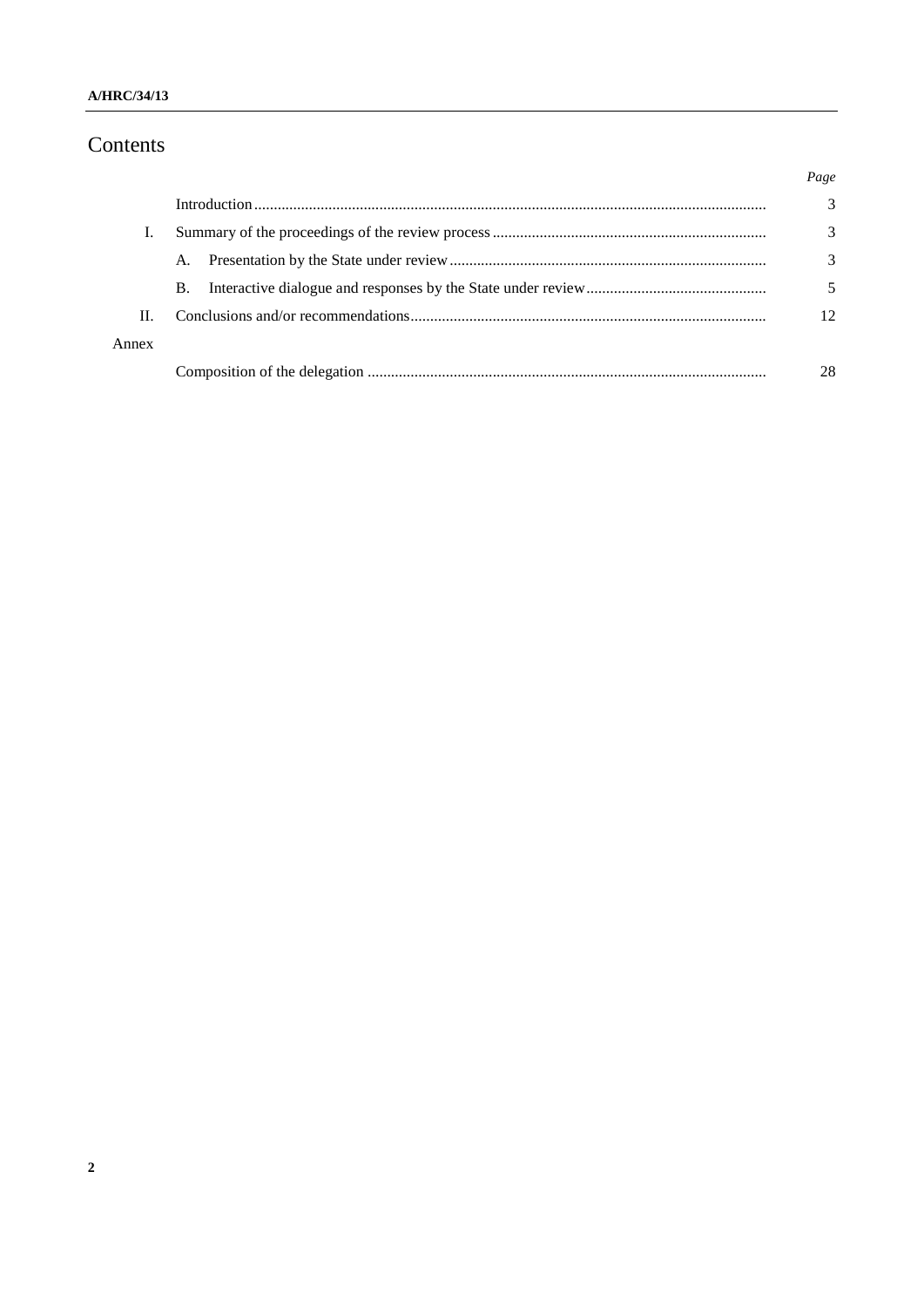## **Introduction**

1. The Working Group on the Universal Periodic Review, established in accordance with Human Rights Council resolution 5/1, held its twenty-sixth session from 31 October to 11 November 2016. The review of South Sudan was held at the 12th meeting, on 7 November 2016. The delegation of South Sudan was headed by the Minister of Justice and Constitutional Affairs, Paulino Wanawilla Unango. At its 14th meeting, held on 9 November 2016, the Working Group adopted the report on South Sudan.

2. On 12 January 2016, the Human Rights Council selected the following group of rapporteurs (troika) to facilitate the review of South Sudan: Indonesia, Namibia and the Russian Federation.

3. In accordance with paragraph 15 of the annex to Human Rights Council resolution 5/1 and paragraph 5 of the annex to Council resolution 16/21, the following documents were issued for the review of South Sudan:

(a) A national report submitted/written presentation made in accordance with paragraph 15 (a) (A/HRC/WG.6/26/SSD/1);

(b) A compilation prepared by the Office of the United Nations High Commissioner for Human Rights (OHCHR) in accordance with paragraph 15 (b) (A/HRC/WG.6/26/SSD/2);

(c) A summary prepared by OHCHR in accordance with paragraph 15 (c) (A/HRC/WG.6/26/SSD/3).

4. A list of questions prepared in advance by Belgium, Czechia, Germany, Norway, Mexico, the Netherlands, Slovenia, Spain, Sweden, Switzerland, the United Kingdom of Great Britain and Northern Ireland and the United States of America was transmitted to South Sudan through the troika. These questions are available on the extranet of the universal periodic review.

### **I. Summary of the proceedings of the review process**

#### **A. Presentation by the State under review**

5. The Minister of Justice and Constitutional Affairs of South Sudan recalled that his country had previously been reviewed within the context of "one Sudan" and that the specific recommendations that had been made then were to be implemented by the government of what was then Southern Sudan. As had been recommended during the first cycle of the universal periodic review, South Sudan had promulgated its Transitional Constitution in 2011, providing for national, state and local tiers of government, the national legislature, the executive branch and an independent judiciary. The Transitional Constitution also contained provisions for a bill of rights.

6. Since gaining independence, South Sudan had enacted 133 laws and introduced into domestic law 11 regional and international instruments. It had acceded to various regional and international conventions. The Transitional National Legislative Assembly had before it for ratification the International Covenant on Civil and Political Rights and its First Optional Protocol, as well as the International Covenant on Economic, Social and Cultural Rights.

7. The Transitional Constitution guaranteed the inherent right to life, liberty and security. No one should be subjected to arrest, detention, deprivation or restriction of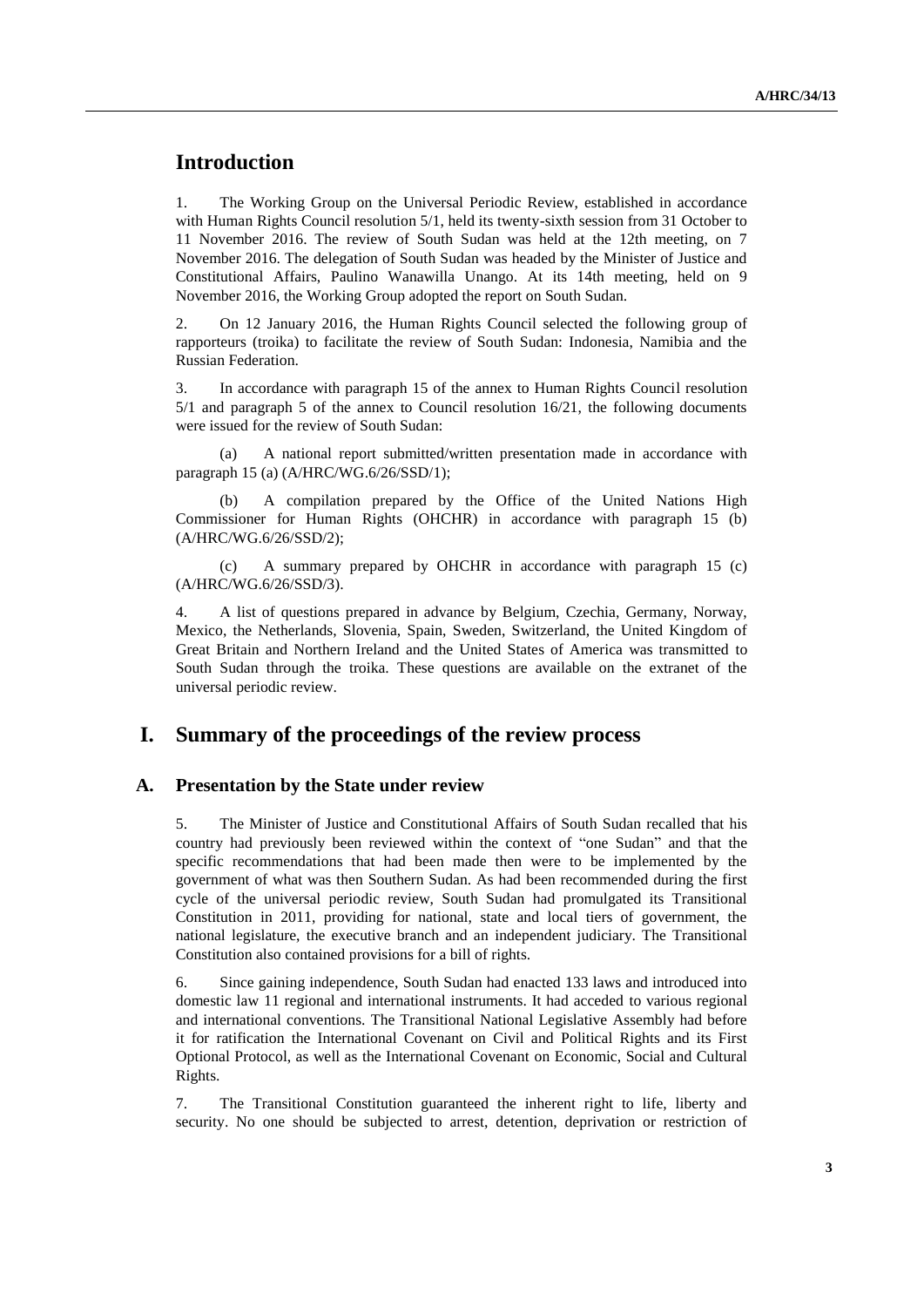liberty, torture or cruel, inhuman or degrading treatment or punishment, except in accordance with procedures prescribed by law. Contraventions of all those provisions were offences under penal law. A bill to amend the Penal Code would proscribe genocide, war crimes and crimes against humanity.

8. Capital punishment for homicide was permitted only if the victim's next of kin refused the blood money that courts could order as an alternative. Appeals against a death penalty sentence could be made to the courts of appeal and thereafter to the Supreme Court.

9. The constitutional right to a fair trial meant that an accused person was considered innocent until proven guilty and that a person arrested in connection with an offence must be informed at the time of the arrest of the reasons for it and must not be held in detention for more than 24 hours before being brought before a judge. In the case of a serious offence, an accused person unable to afford the costs of a defence had to be provided with legal aid from government funds.

10. Regulatory frameworks were being put into place to improve the performance of the justice sector. However, justice sector personnel and infrastructure in cities affected by conflict were in dire need of rebuilding. The Government was soliciting financial support for that purpose from its international partners.

11. The recruitment of children under 18 years of age into the armed forces was prohibited by the Transitional Constitution and the Sudan People's Liberation Army (SPLA) Act. As a result of a revised action plan signed with the United Nations, 821 boys and girls had been released from the army and 540 had been released from militia groups in 2013 alone. A child protection unit had been established within the army, with staff trained by the United Nations Mission in South Sudan (UNMISS).

12. To combat impunity in the national army, SPLA members who had committed offences against civilians and property had been tried and convicted. Suspects were in detention following the events at the Terrain Hotel in July 2016. The court established to try offences committed jointly by members of SPLA, the National Security Service and the police while on duty had convicted 35 persons.

With the support of United Nations police, the Government had developed a strategic training plan for the national police force. United Nations police had also provided human rights training modules for police cadets. As a result of the training, special units led by female police officers had been established to deal with issues relating to women and children, such as gender-based violence.

14. In spite of measures to improve prison conditions by providing separate cells for men, women and juveniles and for pretrial detainees, the 11 central and 79 county prisons were still overcrowded. Two new prisons had been built and seven had been renovated, with support from international partners, and all provided health-care services on site.

15. The Transitional Constitution set out the right to decent housing and a legal framework recognizing customary law and practices related to land had been established under the Land Act.

16. Before conflict had broken out in December 2013, the estimated population of resettled internally displaced persons had been 390,000. In May 2016, the Government had ordered the eviction of persons who had illegally occupied houses or land in the wake of the conflict. The Government intended to facilitate the relocation of internally displaced persons to places of their choice and was soliciting from international partners technical, financial and capacity-building assistance to facilitate their reception in the cities of Malakal, Bor, Bentiu, Juba and Wau.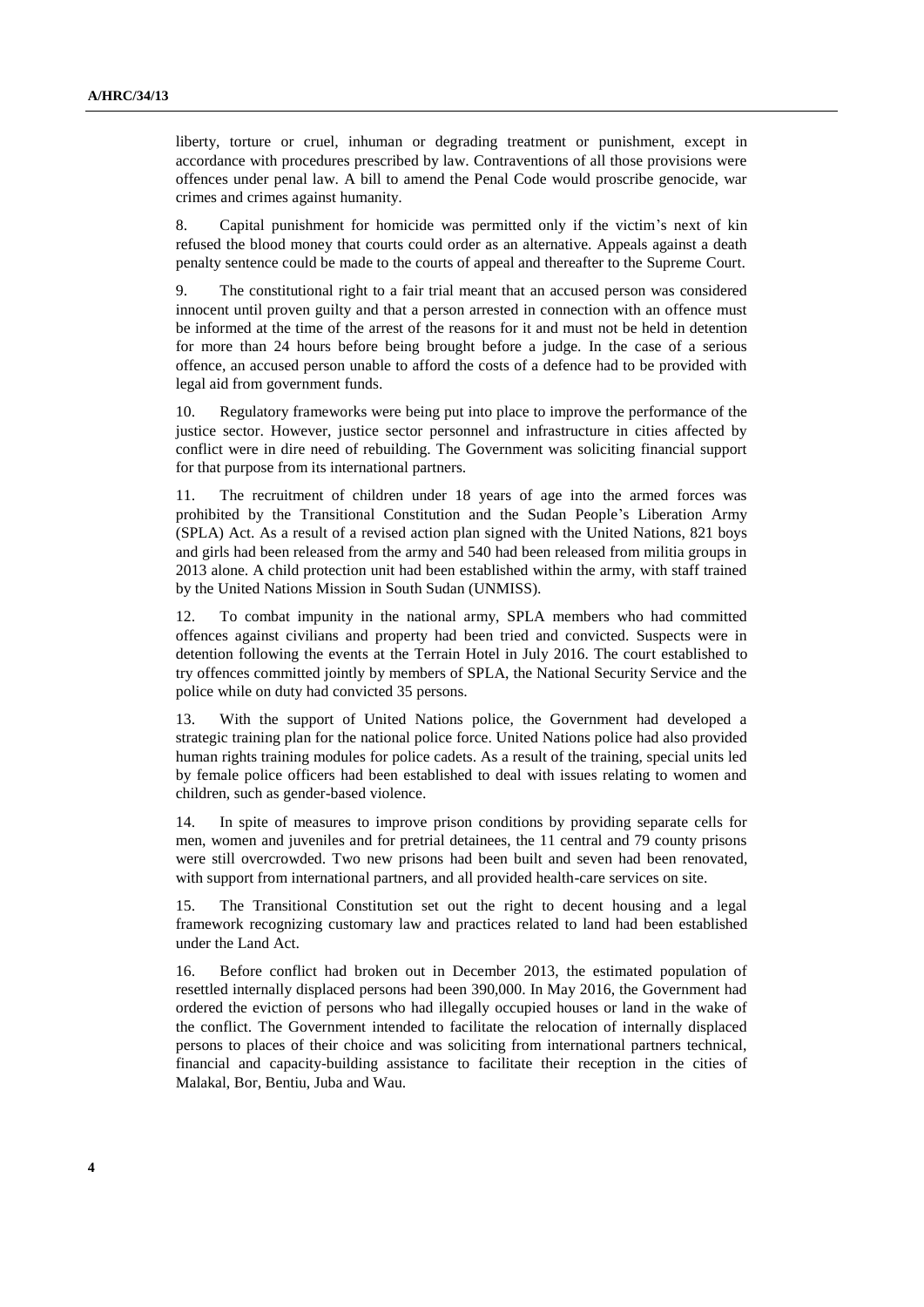17. The Ministry of Gender, Child and Social Welfare had been established to promote and protect the human rights of women and children and persons with special needs. A framework had been established to mainstream gender issues. A national action plan had been adopted to implement Security Council resolution 1325 (2000). Continuous efforts were being made to eradicate harmful customs and traditions. Sexual exploitation and abuse, the early and forced marriage of girls under 18 years of age and domestic violence continued to slow efforts to eliminate discrimination, especially in rural areas. Special protection units had been established at a number of police stations to enable women, girls and children to report cases of gender-based violence and women-friendly facilities had been set up to encourage women and girls to discuss their well-being and train them in social skills. Cases of sexual violence were under investigation or already before the courts.

18. Formal education was free and compulsory throughout the country and an alternative educational system aimed to meet the needs of specific categories of learners, including children demobilized from the army and militia groups.

19. The Transitional Constitution guaranteed freedom of expression and access to information, as well as the right to form or join political parties, associations and trade unions. The Government had enacted the Broadcasting Corporation Act, the Right of Access to Information Act and the Media Authority Act in 2013. Those three media laws, as well as an independent media board and information commissions, protected those rights. A number of institutions, including the National Elections Commission and the Peace and Reconciliation Commission, had been set up to promote transparency and access to information. Cases of individuals, including journalists, dying as a consequence of criminal acts were under investigation.

20. Sustainable peace and nation-building would not be achievable without a commitment to implementing the Agreement on the Resolution of the Conflict in the Republic of South Sudan of 17 August 2015. The parties to the Agreement had decided to treat it as part of the Transitional Constitution and had established the Transitional Government of National Unity and the Transitional National Legislative Assembly in accordance with the Agreement. In the event of a contradiction, the Agreement would supersede the provisions of the Transitional Constitution. Following the crisis of July 2016, the parties to the Agreement had recommitted themselves to its implementation. Cantonments had been agreed upon for the forces of SPLA in Opposition (SPLA-IO) and the ceasefire between SPLA and SPLA-IO was being maintained in most parts of South Sudan.

21. The process of establishing a commission for truth, reconciliation and healing in accordance with the Agreement would be launched very shortly. The African Union Commission had the mandate to initiate the establishment of a hybrid court for South Sudan, after which the Transitional Government of National Unity would enact legislation to bring it into being.

#### **B. Interactive dialogue and responses by the State under review**

22. During the interactive dialogue, 85 delegations made statements. Recommendations made during the dialogue are to be found in section II of the present report.

23. Slovenia expressed horror at the reports of continued violations of human rights and international humanitarian law. Those acts might amount to war crimes and crimes against humanity.

24. South Africa commended South Sudan for ratifying various core international human rights instruments and noted its efforts to consolidate peace.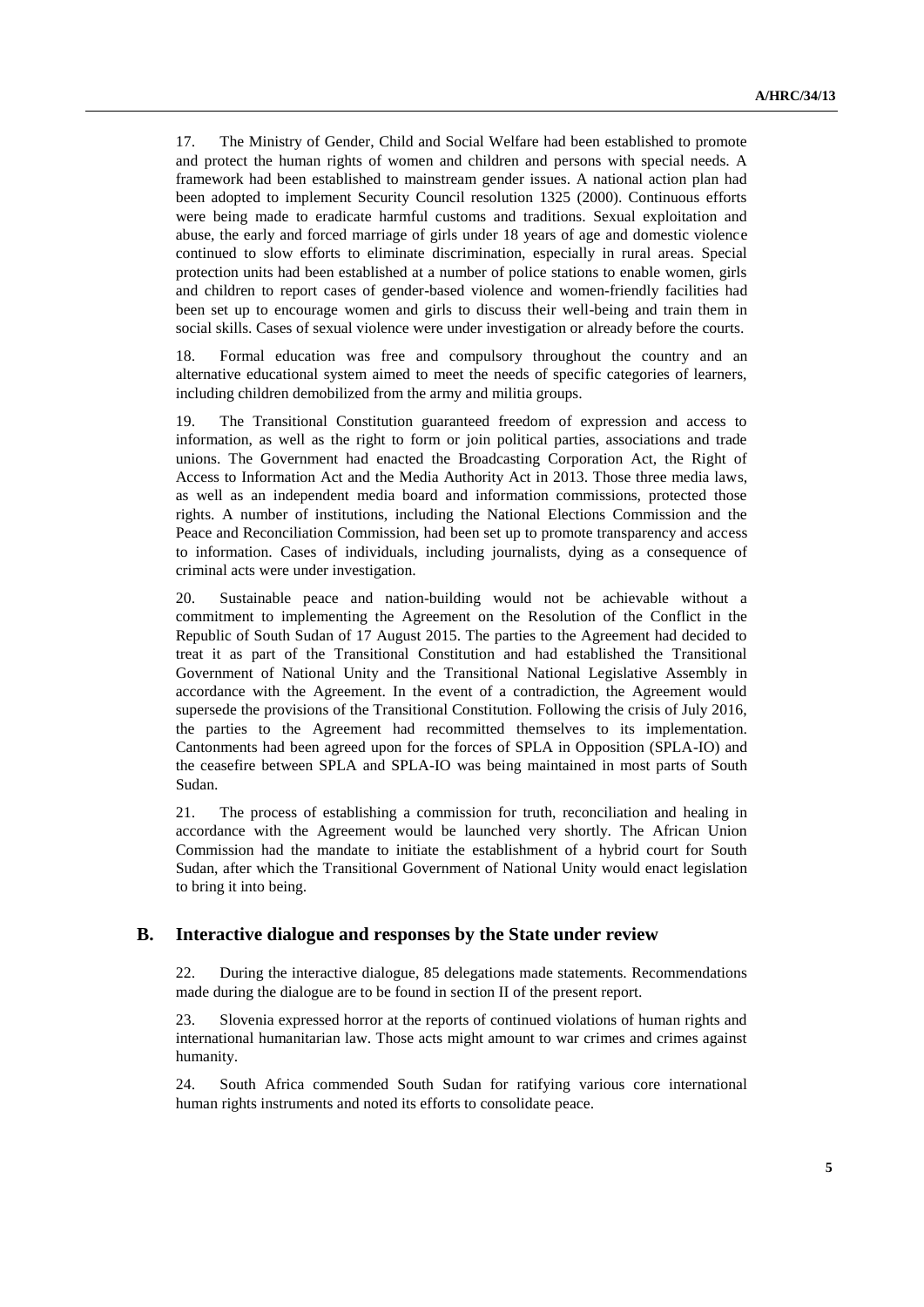25. Spain congratulated South Sudan on its ratification of the Convention on the Rights of the Child.

26. The Sudan commended South Sudan for its commitment to the universal periodic review process and stated that it deserved technical and capacity-building assistance from the international community.

27. Swaziland was concerned that civil strife continued to undermine security and human rights. It applauded the establishment of the Ministry of Gender, Child and Social Welfare, and emphasized the importance of girls' education.

28. Sweden noted the adoption of restrictive legislation governing civil society organizations and the use of sexual and gender-based violence as a weapon of war.

29. Switzerland noted the resumption of violence and was concerned about the climate of impunity and the restrictions on civil society and the media.

30. Timor-Leste appreciated the ratification of various international conventions and welcomed the commitment of South Sudan to cooperating with the Human Rights Council.

31. Togo welcomed the adoption of a law creating a human rights commission and the constitutional provisions aimed at safeguarding freedom of expression and association, among others.

32. Uganda commended South Sudan on its commitment to implementing the recommendations arising from the first cycle of the universal periodic review, held in 2011.

33. Ukraine encouraged South Sudan to ratify the human rights instruments it had not yet ratified. It was concerned about violence and armed conflict.

34. The United Arab Emirates praised the institutional and legislative work carried out in all sectors to establish a modern country capable of overcoming the obstacles to restoring peace, order and stability.

35. The United Kingdom called for accountability for acts of sexual violence committed since the outbreak of the fighting in 2013.

36. The United Republic of Tanzania called for intensified efforts to attain peace and to end the hostilities, and effective implementation of the 2005 comprehensive peace agreement.

37. The United States noted the serious human rights violations committed since the fighting had begun in 2013 and the fact that delivery of humanitarian assistance continued to be obstructed.

38. Uruguay requested the cessation of violence against the civilian population and urged cooperation with the Commission on Human Rights in South Sudan established by the Human Rights Council.

39. The Bolivarian Republic of Venezuela acknowledged the frank manner in which South Sudan set out to address its human rights challenges. It encouraged South Sudan to continue to improve living conditions.

40. Albania noted the slow implementation of the recommendations arising from the 2011 universal periodic review. It urged South Sudan to further strengthen its efforts and its human rights mechanisms.

41. Algeria welcomed the Transitional Constitution and the Child Act, which protected children from recruitment into the armed forces.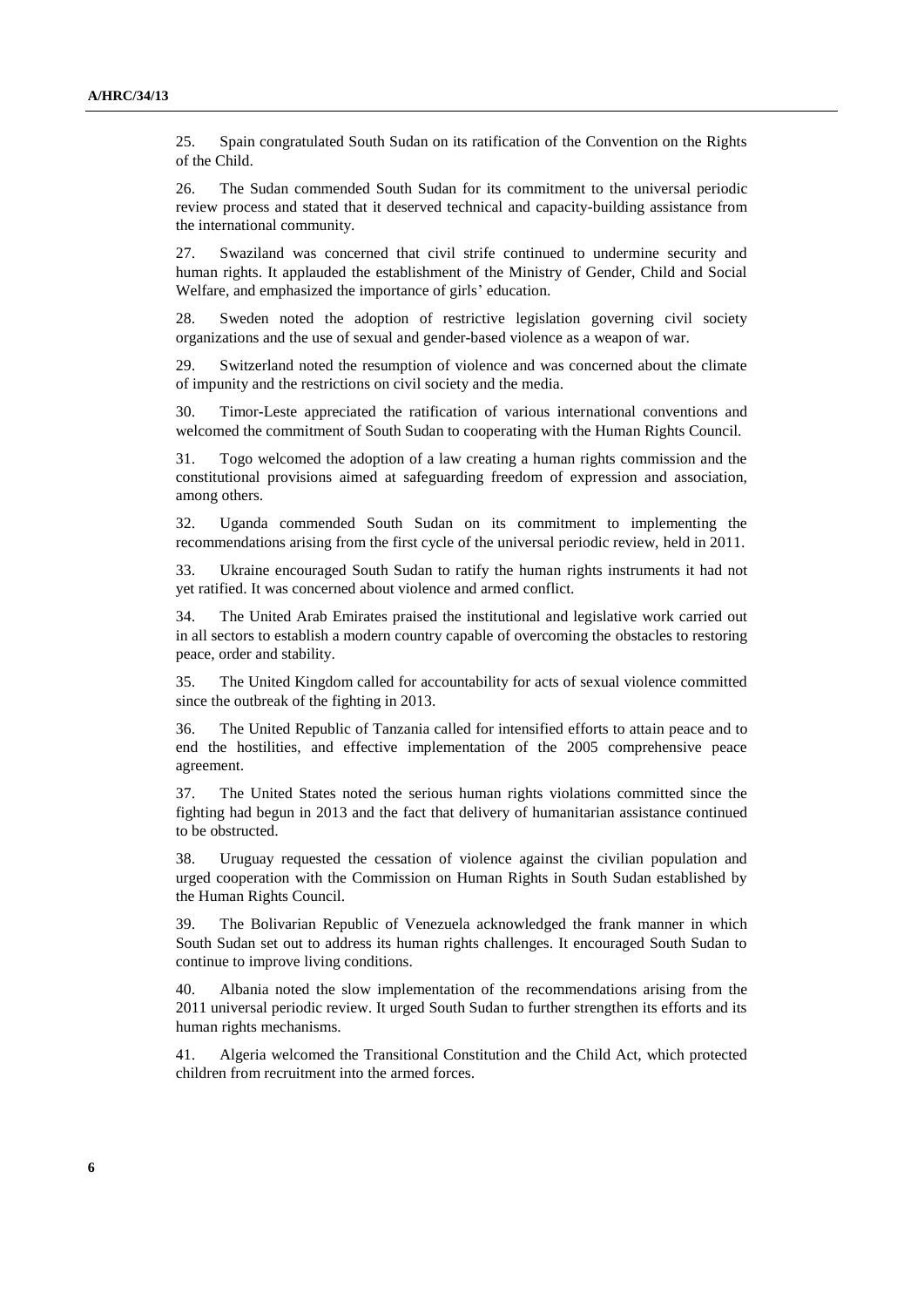42. Angola noted some major constrains, including food insecurity. It urged all parties to the conflict to embark on an inclusive and peaceful dialogue to achieve stability and development.

43. Argentina expressed concern at the prevailing situation and human rights violations. It requested respect for the rights and freedoms of the entire population.

44. Armenia encouraged the ratification of all major international human rights instruments, access to education for women and the elimination of early and forced marriage.

45. Australia urged South Sudan to fulfil its obligations under ratified conventions and to bring to justice perpetrators of ongoing human rights abuses.

46. Austria noted that the implementation of the Agreement on the Resolution of the Conflict in the Republic of South Sudan had stalled and that the Government and political leaders had failed to fulfil their responsibilities towards their people.

47. Bahrain commended South Sudan for implementing the recommendations arising from the previous review, adding that the human rights of displaced persons had to be protected.

48. Bangladesh noted the poverty, food insecurity and the persistent disputes and conflicts that had disrupted progress in terms of nation-building. It supported the call by South Sudan for international support.

49. Belgium welcomed the ratification of various core human rights treaties and the acceptance of the complaint mechanisms under those treaties. It invited South Sudan to continue on that path.

50. Botswana stated that the conscription of child soldiers, arbitrary detention, the curtailment of the freedoms of peaceful assembly and association, among other things, were worrisome.

51. Brazil expressed concern about impunity for serious crimes and reiterated the need to establish the court and the commission mentioned in the Agreement on the Resolution of the Conflict in the Republic of South Sudan.

52. Burundi encouraged South Sudan to continue its efforts to restore peace and security. It welcomed the ratification of international instruments and the implementation of measures to prevent the recruitment of children into the army, among other things.

53. Canada called for the rapid and robust implementation of all the provisions in the Agreement on the Resolution of the Conflict in the Republic of South Sudan.

54. The Central African Republic noted with satisfaction that South Sudan had taken up many of the recommendations received during the first cycle of the universal periodic review.

55. Chile noted with concern the adverse effects of the conflicts on the population and urged South Sudan to adopt all measures necessary to achieve a peaceful and safe society.

56. China welcomed the ratification of various core international human rights instruments and the efforts made by South Sudan to protect the right to food and housing.

57. Colombia underscored the commitment of South Sudan to implementing the recommendations arising from the first cycle of the universal periodic review.

58. The Congo noted the challenges faced by South Sudan in the area of peace and development and called upon international partners to provide technical assistance.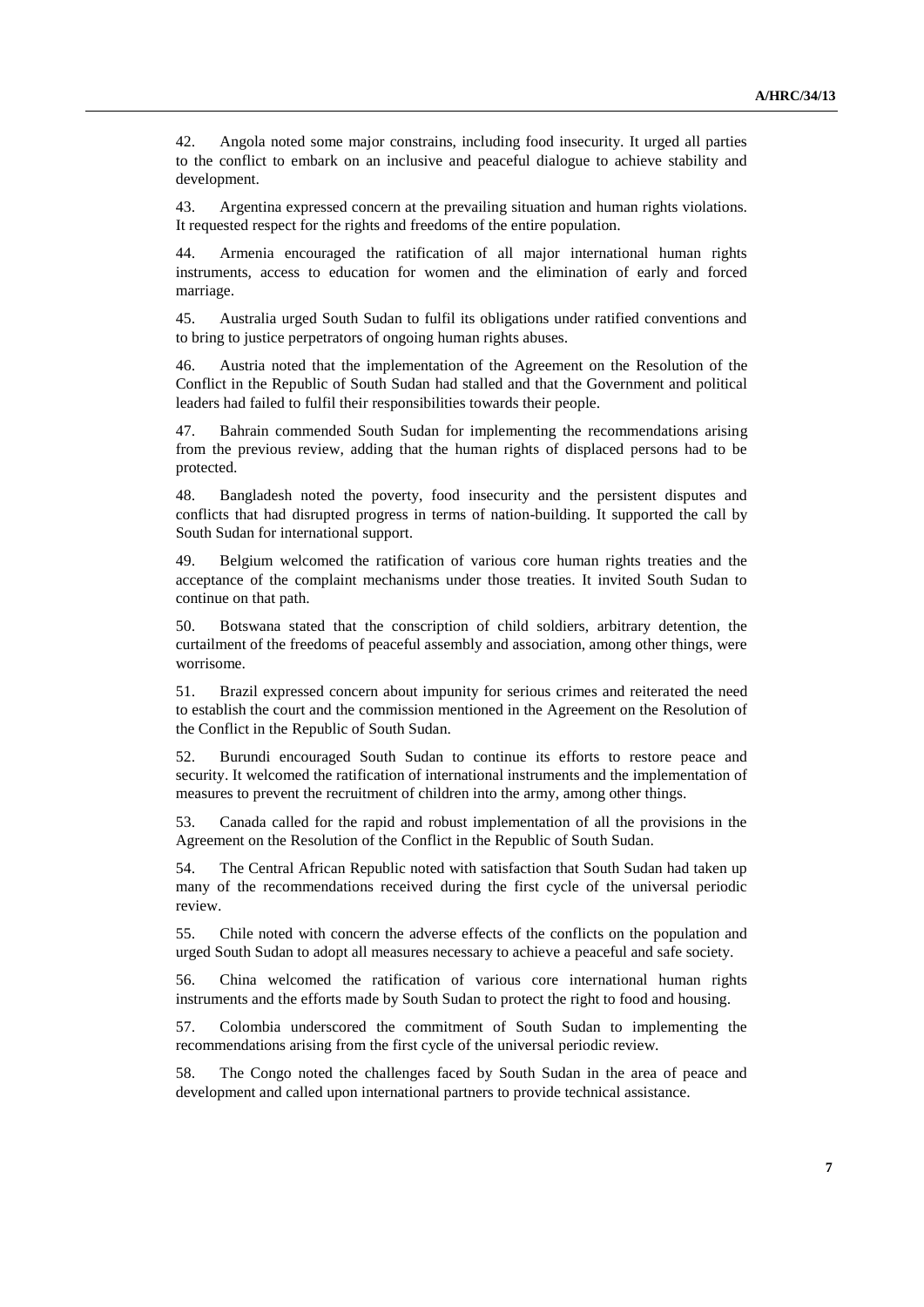59. Costa Rica was concerned about the indiscriminate use of violence, especially sexual violence, the high rates of illiteracy and the imposition of the death penalty.

60. Croatia urged South Sudan to demilitarize the country and depoliticize human rights, especially in respect of the death penalty, arbitrary arrests and unlawful detentions.

61. Cuba acknowledged the major challenges faced by South Sudan in promoting and protecting human rights and urged the international community to enhance its support.

62. Cyprus welcomed the recent ratification by South Sudan of various international human rights instruments.

63. Czechia appreciated the information presented by South Sudan and made recommendations.

64. Denmark was concerned by the lack of protection of women's rights, including sexual and gender-based violence, and about the continued recruitment of child soldiers.

65. Djibouti encouraged South Sudan to make efforts to promote and strengthen human rights.

66. Egypt welcomed the level of compliance with international commitments and the efforts made by South Sudan to secure the rights to housing, food and education.

67. The Minister of Justice and Constitutional Affairs thanked the delegations for their interest in assisting his Government in improving human rights protection. He reported that the Council of Ministers had adopted a resolution requesting the United Nations to assist in providing human rights training to members of the armed forces, whose tribal and customary ways of thinking posed an obstacle to their understanding of human rights. Ideally, all reported violations would be investigated by the new hybrid court, whose impartiality was assured by the fact that its members would come from other African countries, not from South Sudan.

68. To combat impunity successfully, training must be provided for prosecutors, investigators and judges. There was a shortage of both manpower and facilities for that purpose, and there were not enough courts or judges to cover a vast country in which 85 per cent of the population lived in rural areas without the infrastructure needed for clean water, housing and health care. Assistance was needed from the international community to combat poverty and reduce insecurity.

69. The quota establishing that 25 per cent of members of public institutions had to be women was strictly observed, unless candidates with a sufficient level of education could not be found. Women needed encouragement to exercise their right to education. It was particularly difficult to combat child marriage and to prevent pupils from dropping out of school in states such as Upper Nile, where most schools had been destroyed and had yet to be rebuilt.

70. Concerning relief assistance to the civilian population, the President had formed a committee that coordinated with UNMISS. Together, they assessed how best to deliver humanitarian relief to citizens and laid down some rules for cooperating so as to reach all areas of South Sudan, irrespective of who was in control of the area.

71. The Government was already introducing into domestic law offences proscribed by the International Criminal Court; the new hybrid court could try perpetrators even though South Sudan had not yet adhered to the Rome Statute of the Court.

72. Non-governmental organizations (NGOs) had been taking part in the process of drafting legislation. Through the Non-Governmental Organizations Act, the Government had endeavoured to persuade them to work in all areas of the country, so that their services were fairly distributed.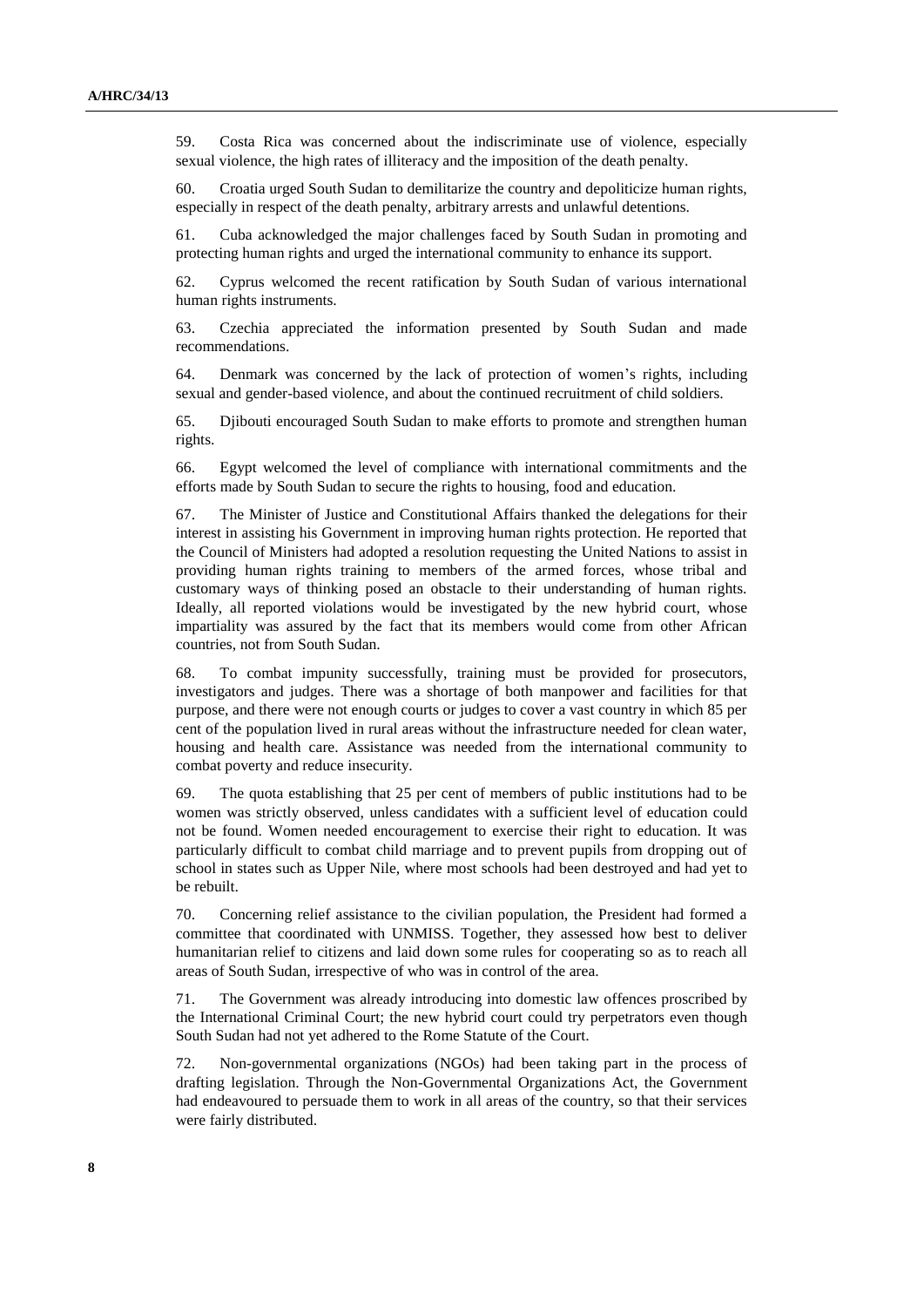73. Although there were 200,000 people in UNMISS protection-of-civilians sites, there were also about 1.5 million internally displaced persons who remained outside of such sites. They too were in continuing need of services.

74. The abolition of the death penalty seemed to be some way off because of tribal customs and tribal customary law, and progress towards that goal had to be gradual for that reason.

75. Freedom of expression was a matter of concern not only for journalists but also for others, especially writers contributing to newspapers, and for political parties. Killings sometimes took place in insecure areas, where government presence was limited. It was taking some time to investigate such killings. Implementation of the Agreement on the Resolution of the Conflict in the Republic of South Sudan would undoubtedly be beneficial in persuading people to report crimes without fear of reprisal. There was no statute of limitations for homicide.

76. The Government had already agreed to the deployment of a regional protection force. A commission for truth, reconciliation and healing would be established after a committee had been set up to organize consultations.

77. It was always a problem to amend customary law because of the many ways in which it affected people, especially women, who had no right to own land or property. An improved family law could not be imposed, as it would simply be rejected and ignored. The country therefore needed help to improve its laws and bring them into conformity with human rights law. Women were serving in the armed forces but the Government would be held responsible for failing to protect them should they become victims in the course of armed combat. Gender-based violence was being tackled through a special police unit headed by women.

78. Ethiopia took note of the challenges faced by South Sudan in the fields of human rights, poverty, peace and security, and as a result of a lack of financial resources.

79. Norway remained concerned about the targeting of civilians, sexual violence and oppression of civil society, human rights defenders and the media.

80. France was deeply concerned about the seriousness of human rights violations committed since 2013, which possibly constituted war crimes and crimes against humanity.

81. Georgia hoped that the Transitional Government of National Unity would put an end to the crisis, in accordance with the Agreement on the Resolution of the Conflict in the Republic of South Sudan.

82. Germany expressed alarm at the continuing climate of violence and impunity and the fact that the Agreement on the Resolution of the Conflict in the Republic of South Sudan had not been fully implemented.

83. Ghana urged South Sudan to conduct independent investigations into human rights and humanitarian law abuses, hold perpetrators to account and expedite the formation of the Transitional Government of National Unity.

84. Guatemala called upon the parties to cease hostilities and implement the Agreement on the Resolution of the Conflict in the Republic of South Sudan and called for an immediate cessation of violations of human rights and international humanitarian law.

85. The Holy See noted the ratification of the Convention on the Rights of the Child, the enactment of the National Security Service Act and the development of a national housing policy.

86. Iceland expressed serious concern at the resumption of violence, including the inability of United Nations peacekeepers to ensure the safety and security of civilians.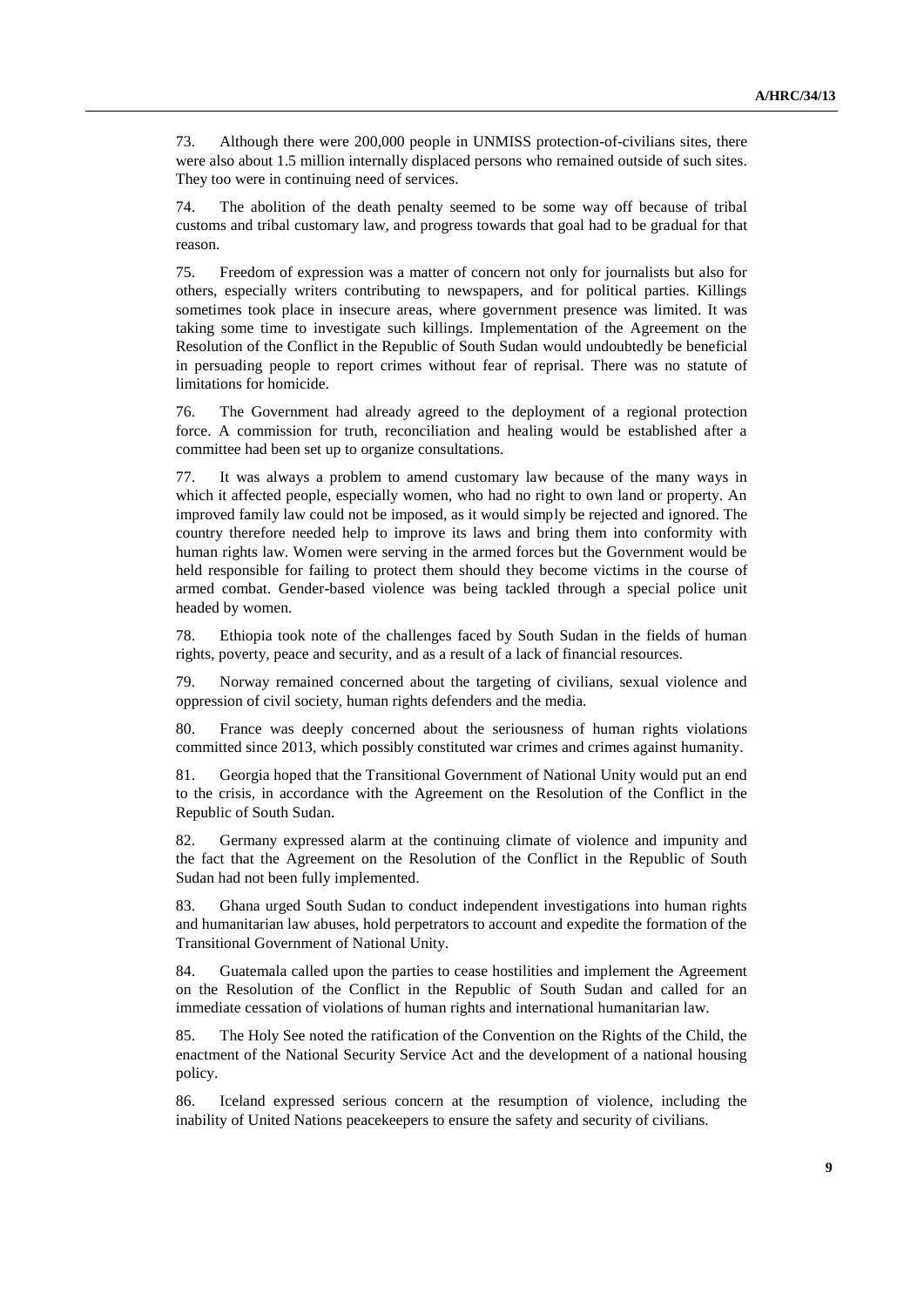87. India encouraged continuous training for the army on human rights standards to promote understanding among various ethnic groups.

88. Indonesia noted that the current review of South Sudan was the country's first as an independent State and that some immediate challenges included security and stability.

89. Ireland expressed concern at persistent violations of human rights and international humanitarian law and at the law restricting the operations of civil society and NGOs.

90. Italy welcomed the efforts of South Sudan to face the post-independence issues peacefully and to promote and protect human rights in the institutional and normative framework.

91. Japan expressed deep concern at reported looting and violence, including the harassment, raping and killing of civilians and humanitarian aid workers by government security forces.

92. Kenya underlined that it was the responsibility of the Government of South Sudan and the Transitional Government of National Unity to implement the Agreement on the Resolution of the Conflict in the Republic of South Sudan.

93. Latvia remained deeply concerned at the reported targeting of civilians and humanitarian workers and called for unhindered access by humanitarian aid organizations.

94. Luxembourg expressed concern about the fact that mass violations of human rights and humanitarian law continued to be committed by all parties against the civilian population.

95. Madagascar noted the willingness of the Government to strengthen the institutional and judicial framework and called upon the international community to provide support to ensure human rights.

96. Maldives called upon all parties to the conflict to carry out their international legal obligations and encouraged South Sudan to investigate human rights violations and bring perpetrators to justice.

97. Mexico welcomed the ratification of the Convention on the Rights of Persons with Disabilities but noted that the political and humanitarian situation continued to be challenging.

98. Montenegro welcomed the release of boys and girls under 18 years of age from the army and the establishment of special protection units at police stations for reporting gender-based violence.

99. Mozambique commended South Sudan for implementing the recommendations arising from the previous review cycle and supported its call for capacity-building and technical assistance.

100. Namibia expressed concern at the re-emerging conflict and the associated human rights violations, and called upon the international community to support the Government.

101. Nepal supported the call of South Sudan for technical and financial support for the protection and promotion of human rights.

102. The Netherlands was concerned at the use of conflict-related sexual violence by both sides since the resumption of fighting in Juba on 8 July 2016.

103. New Zealand condemned the gross violations of human rights and international humanitarian law during the conflict.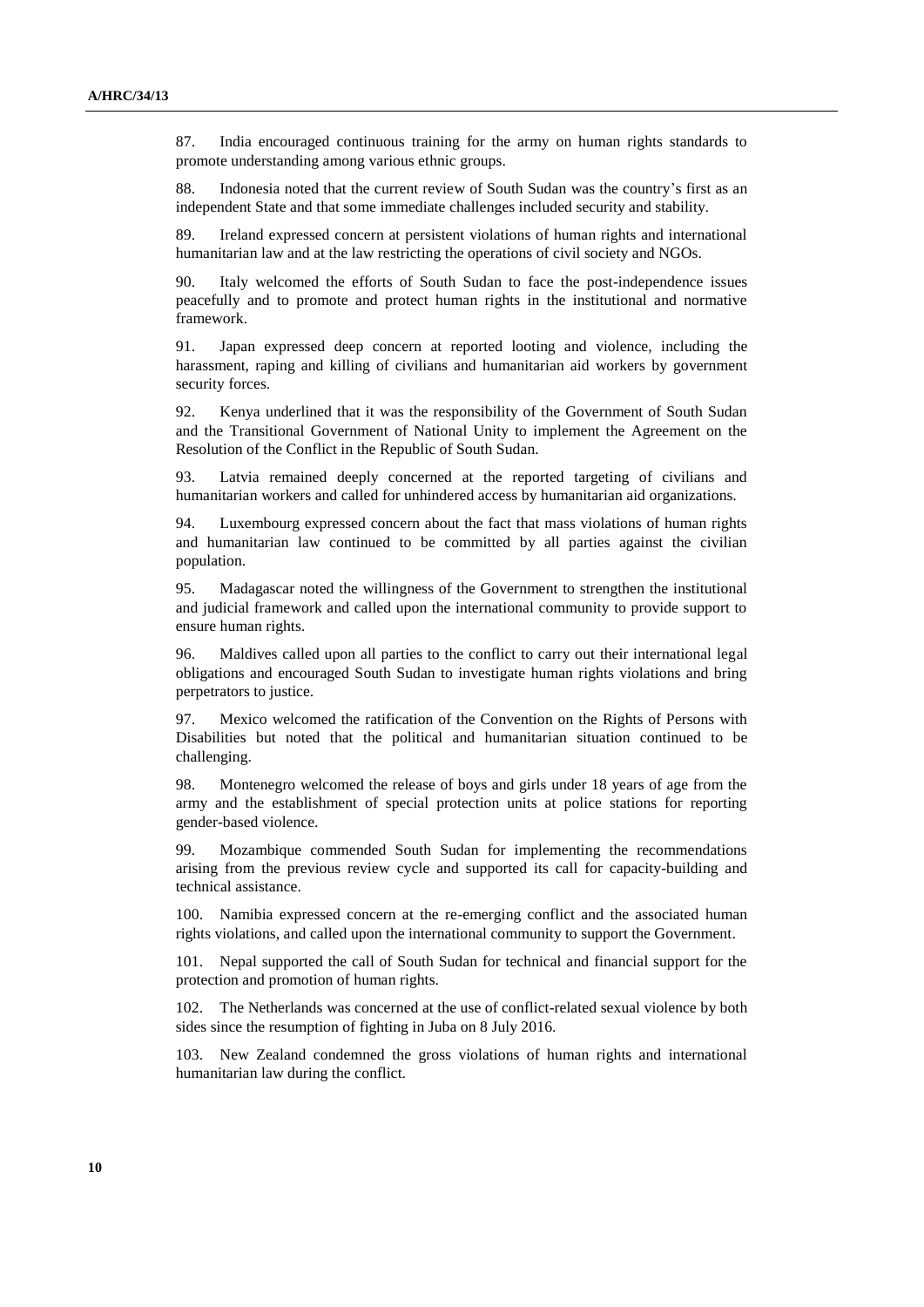104. The Niger welcomed the promulgation of the Transitional Constitution and the efforts to strengthen the legislative framework by incorporating regional and international conventions.

105. Nigeria noted the sociopolitical and constitutional progress made towards the promotion and protection of human rights and the efforts made to strengthen the legal and security institutions.

106. Finland welcomed the ratification of the Convention on the Elimination of All Forms of Discrimination against Women but regretted the outbreaks of violence and the growing tensions between the opposing forces and ethnic groups, and urged all parties to work towards an inclusive peace.

107. Pakistan welcomed the efforts made to preserve peace and promote and protect the human rights of vulnerable groups, as well as the promulgation of the Transitional Constitution.

108. Panama welcomed the continuing cooperation of South Sudan with the universal periodic review and hoped it would successfully implement the recommendations.

109. Paraguay expressed concern at the discrimination suffered by women, including in access to education and health services, and the high rates of infant and maternal mortality.

110. The Philippines welcomed the ratification of various core human rights conventions and appreciated the actions taken to address gender inequality.

111. Portugal was appalled by reports of gross violations and abuses of international human rights and humanitarian law.

112. The Republic of Korea was concerned that political leaders were making statements amounting to incitement to ethnic hatred and urged all parties in the conflict to stop such hateful rhetoric.

113. Rwanda urged South Sudan to fully implement the Agreement on the Resolution of the Conflict in the Republic of South Sudan, undertake comprehensive security sector reforms and combat sexual and gender-based violence.

114. Saudi Arabia welcomed the efforts by South Sudan to promote and protect human rights and to establish peace but was concerned at the reports of ethnic hate crimes.

115. Senegal welcomed the fundamental human rights principles enshrined in the Transitional Constitution and the action taken to establish the Peace and Reconciliation Commission.

116. Serbia encouraged South Sudan to seek technical assistance in taking action against human rights violations and to put an end to the recruitment and use of child soldiers in armed conflicts.

117. Sierra Leone noted the efforts to establish the Transitional Government of National Unity and called upon all parties to actively engage in a peaceful resolution of the conflict.

118. Slovakia was deeply concerned by the grave human rights violations, particularly by the indiscriminate and disproportionate targeting of civilians.

119. In his final remarks, the Minister of Justice and Constitutional Affairs thanked the delegations for their advice. He reiterated that the hybrid court had to be set up, since that was a requirement under the Agreement on the Resolution of the Conflict in the Republic of South Sudan. The first step in that direction had to be taken by the African Union Commission, through a memorandum of understanding with the Government to be transmitted to the Transitional National Legislative Assembly for its approval. The process of launching the commission for truth, reconciliation and healing would start shortly.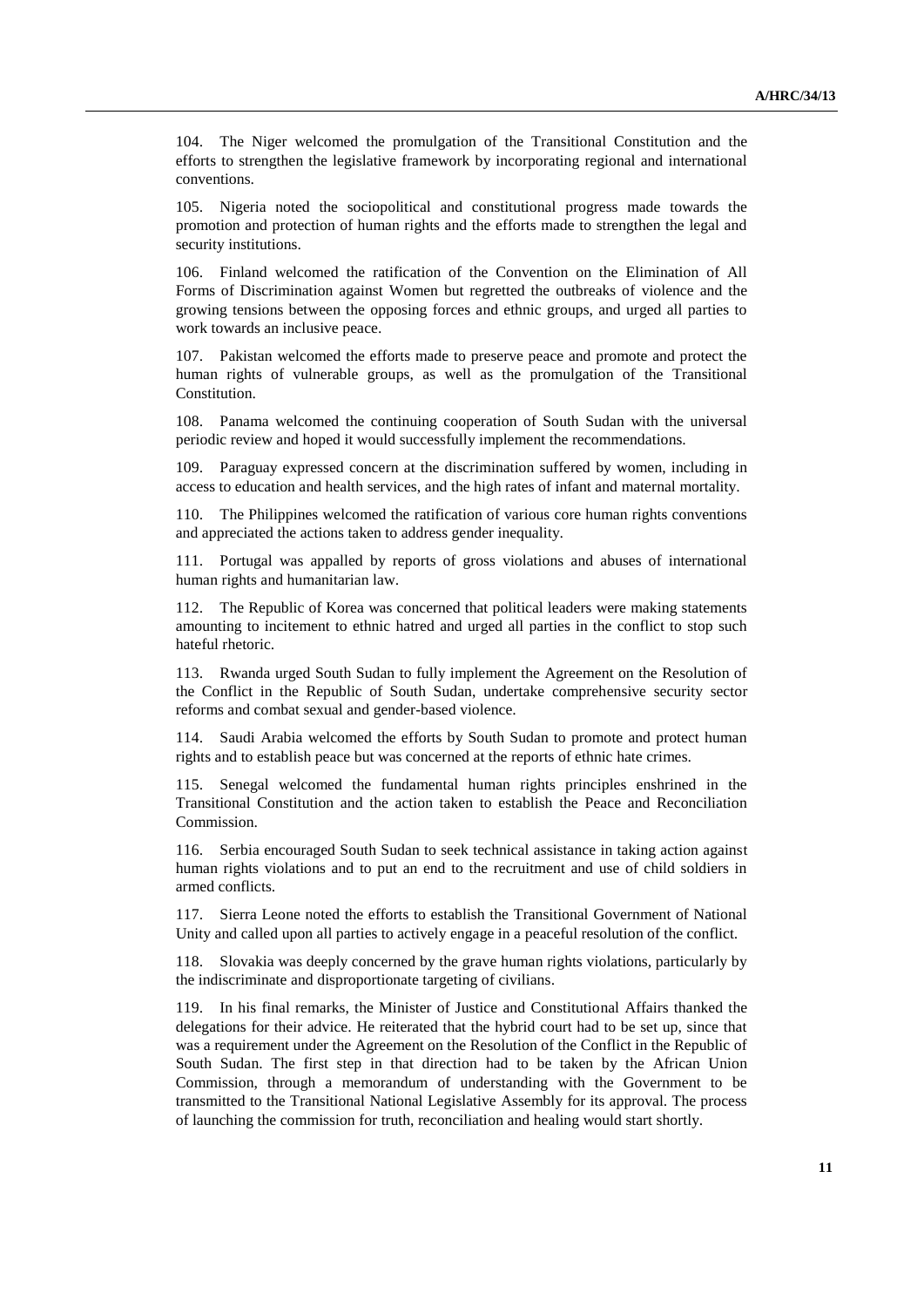120. The Government was cooperating fully with the Commission on Human Rights in South Sudan created by the Human Rights Council. The members of the Commission had visited Juba and the Government was expecting them to visit the country again before November 2016. South Sudan was committed to cooperating with all human rights mechanisms of the United Nations. It looked forward to being at peace with itself, its neighbours and the world.

121. As a large country with limited resources, it needed support and assistance in combating impunity. The Chief of Staff had given standing orders to all military commanders to prevent the recruitment of children into the armed forces.

122. Acts of sexual violence committed by members of the armed forces had been tried in the ordinary courts, except those committed during armed combat. The objective of the National Security Service Act was to organize and discipline the members of the Service. It had been claimed incorrectly that civilians had been detained by members of the Service, the explanation being that military detention centres might be used when ordinary places of detention were full. Most existing legislation would be reviewed. The Government was open to proposals for improvement.

123. The Government was working on the elimination of harmful customary practices. A man accused of beating his wife or children might claim that he was merely disciplining them according to custom. The practice of paying for a bride with cows was still common. Persons under 18 years of age were minors according to the law, but they sometimes had to be protected from their own families' preference to have them working and contributing to the family income rather than attending school. Families themselves had to be educated, over time and with assistance, on the rights of the child.

124. Concerning the attack on the Terrain Hotel in July 2016, the criminal investigation was complete and the establishment of a special court for trying those responsible had been recommended. A number of suspects were in detention.

125. Freedom of expression was curtailed only by the need to prevent hate speech, such as statements provoked by ethnic hatred, and defamation. In every other way, journalists and members of the public could say and write whatever they chose.

### **II. Conclusions and/or recommendations**

126. **The recommendations formulated during the interactive dialogue/listed below have been examined by South Sudan and enjoy the support of South Sudan:**

126.1 **Continue to consider becoming party to the remaining core human rights instruments (Ethiopia);**

126.2 **Remove from its law and practice all civil and criminal provisions constituting discrimination against women and girls (Paraguay);**

126.3 **Adopt a comprehensive law addressing all forms of violence against women and girls (Belgium);**

126.4 **Fully implement the signed peace agreement designed to end the nearly civil war in South Sudan (Iceland);**

126.5 **Fully implement the Agreement on the Resolution of the Conflict in the Republic of South Sudan, notably its provisions on accountability for** 

<sup>\*\*</sup> The conclusions and recommendations have not been edited.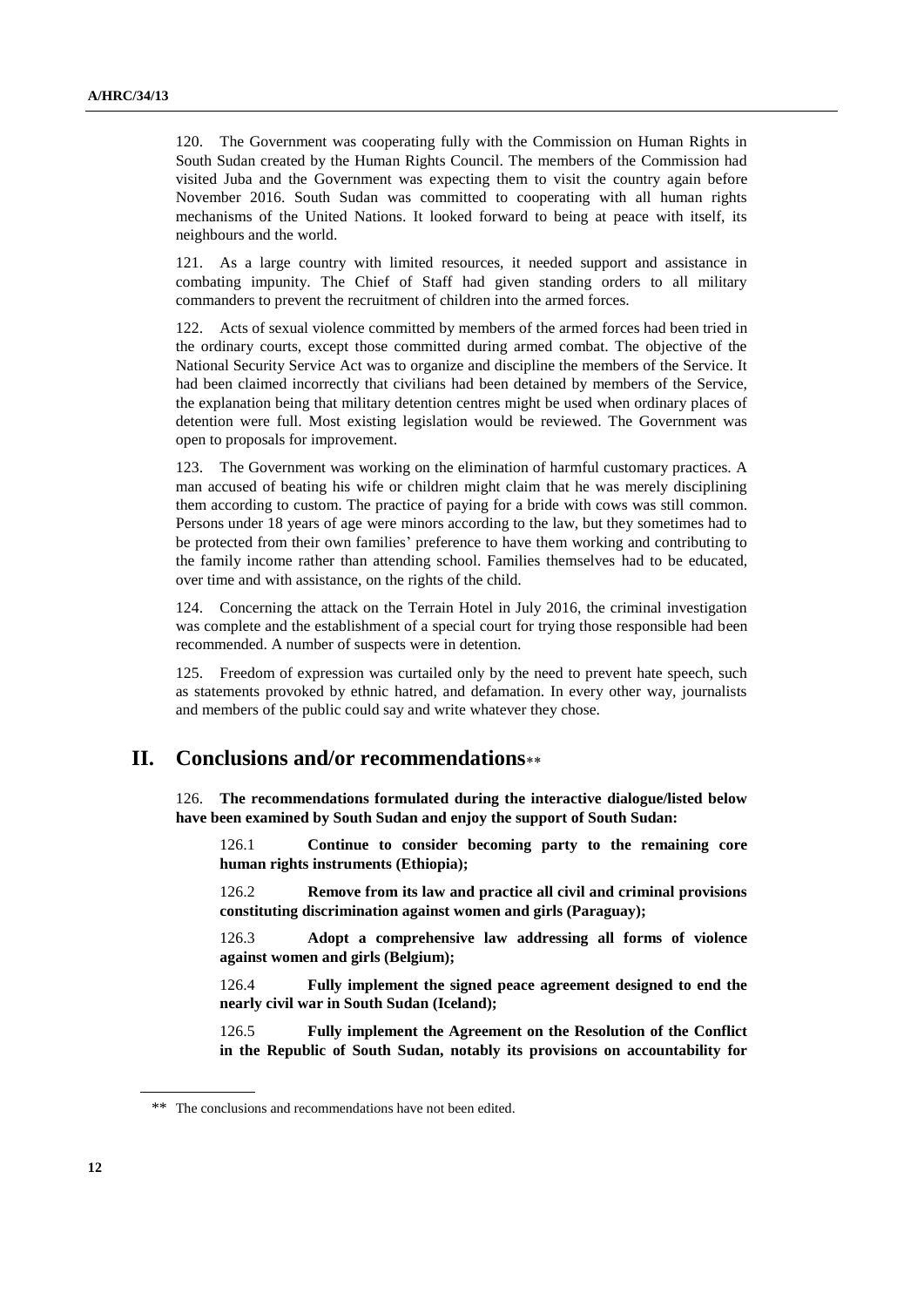**violations of international humanitarian and human rights law committed during the conflict (Canada);**

126.6 **Take the necessary measures to implement the provisions of the August 2015 peace agreement on justice and reconciliation, which is a prerequisite for improving the situation of human rights in the country (France);**

126.7 **Continue efforts to strengthen the commitment to the Agreement on the Resolution of the Conflict in the Republic of South Sudan by returning to a complete ceasefire as soon as possible (Holy See);**

126.8 **Take action to implement the 2015 peace agreement envisaging a range of transitional justice, accountability and reconciliation institutions, which are essential for long-term peace in South Sudan (New Zealand);**

126.9 **Rapidly implement all provisions of the Agreement on the Resolution of the Conflict in the Republic of South Sudan, including the justice and reconciliation aspects of the Agreement (Austria);**

126.10 **Propose specific initiatives and policies aimed at combating all manifestations of racial and ethnic intolerance and respect the Agreement on the Resolution of the Conflict in the Republic of South Sudan (Saudi Arabia);**

126.11 **Develop a comprehensive strategy to strengthen social cohesion and respect for racial, religious, tribal and ethnic diversity, to strengthen the national peace plan (Saudi Arabia);**

126.12 **Undertake fundamental reforms to resolve the dispute in South Sudan (Saudi Arabia);**

126.13 **Continue its efforts towards peace and national reconciliation (Cuba);**

126.14 **Continue efforts to strengthen national reconciliation and fight against insecurity (Senegal);**

126.15 **Take the necessary steps to ensure the consolidation of peace, justice and reconciliation in the country (South Africa);**

126.16 **Implement the 2012 Peace and Reconciliation Commission Act in order to appease the climate of national instability and ensure effectively the promotion and protection of human rights (Congo);**

126.17 **Continue to support the Peace and Reconciliation Commission to implement the comprehensive national reconciliation and healing programme (Uganda);**

126.18 **Continue its efforts to promote domestic peace and reconciliation processes in order to foster an enabling environment for human rights development (China);**

126.19 **Further strengthen the commitment to the peace and reconciliation process, also in order to guarantee a more effective protection of human rights and respect for the rule of law (Italy);**

126.20 **Further focus on the respect of human rights (Djibouti);**

126.21 **Continue to maintain the promotion and protection of human rights as a major priority in national policies and strategies (Togo);**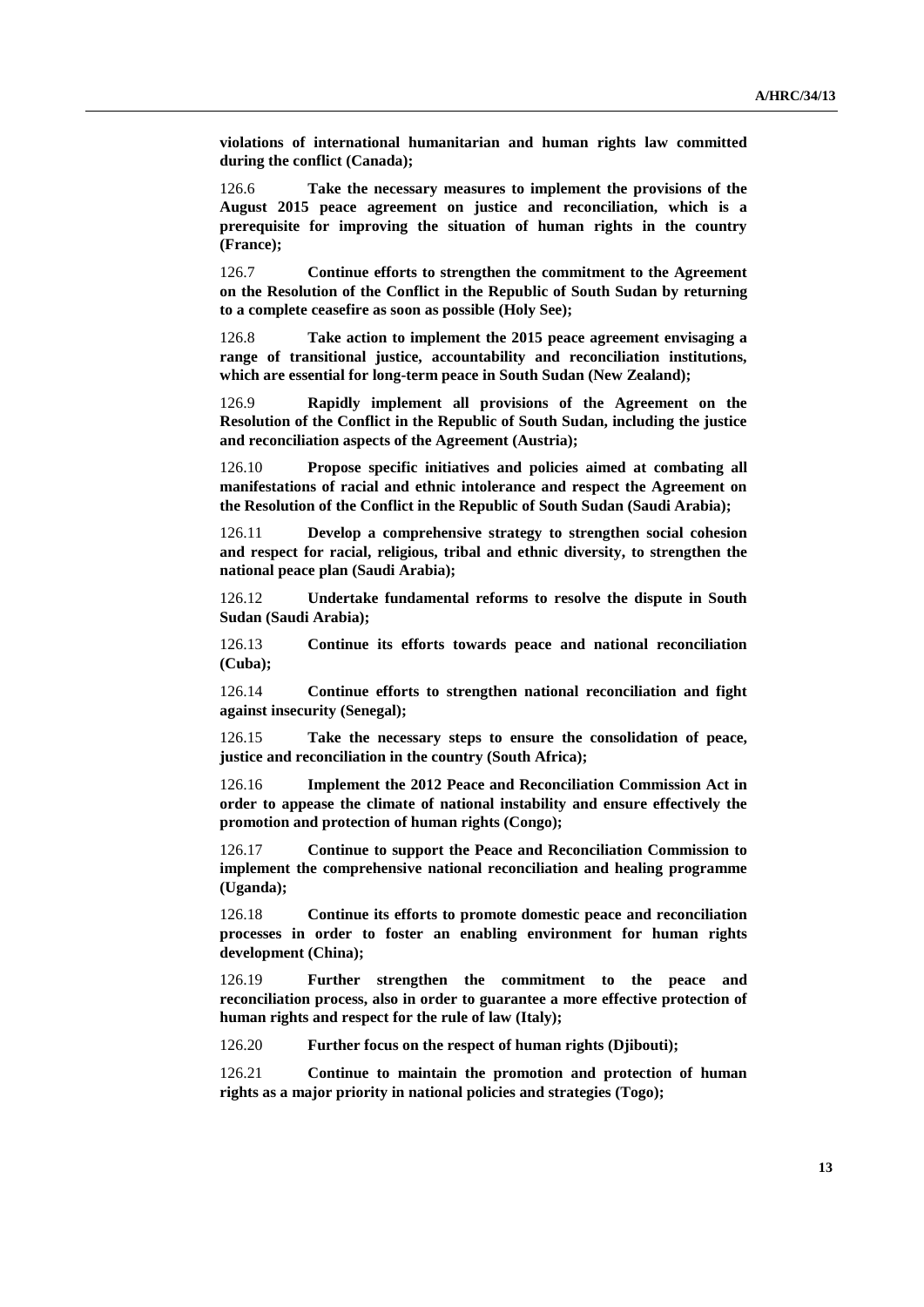126.22 **Strengthen the capacity of the Human Rights Commission in South Sudan to facilitate access to justice for victims and witnesses, with due regard for their protection (Spain);**

126.23 **Continue efforts to build the national human rights institutions and provide the necessary resources to execute their mandate (Egypt);**

126.24 **Continue to strengthen national human rights instruments and mechanisms (Nepal);**

126.25 **Accelerate the process for the development of government institutions for the promotion and protection of human rights (Togo);**

126.26 **Develop a national human rights action plan for better implementation and monitoring (Ethiopia);**

126.27 **Continue efforts for the implementation of a human rights agenda and action plan (Pakistan);**

126.28 **Continue to seek the necessary technical and capacity-building assistance to effectively implement key national priorities and international human rights obligations (South Africa);**

126.29 **Continue to engage its regional and international partners with a view to seeking technical and other assistance in the field of human rights (Philippines);**

126.30 **Continue to adopt measures aiming at the protection of children (Sudan);**

126.31 **Take necessary measures to implement a national public awareness campaign on children's rights (Sudan);**

126.32 **Continue to seek technical assistance from the international community in line with recommendation 12 in the OHCHR assessment mission report (Namibia);**

126.33 **Further cooperate with the conventional mechanisms of the United Nations and of the African Union (Central African Republic);**

126.34 **Constructively engage to garner technical and financial support from the United Nations agencies and the wider international community for the more effective promotion and protection of human rights (Nepal);**

126.35 **Engage with relevant international partners and civil society to develop appropriate mechanisms of prevention and response to deal with violence and violations of human rights (Serbia);**

126.36 **Reinforce its efforts to eradicate harmful customs and practices that are discriminatory against women (India);**

126.37 **Develop a comprehensive strategy to eliminate discrimination against women and girls in the area of education, to prevent the increase of illiteracy among females (Saudi Arabia);**

126.38 **Take appropriate measures to put an end to all forms of discrimination against women and girls, as well as to widespread sexual violence, and also to the recruitment and use of children in conflict (Madagascar);**

126.39 **Put in place a strategic plan aimed at strengthening the promotion and respect of the rights of women and vulnerable persons (Djibouti);**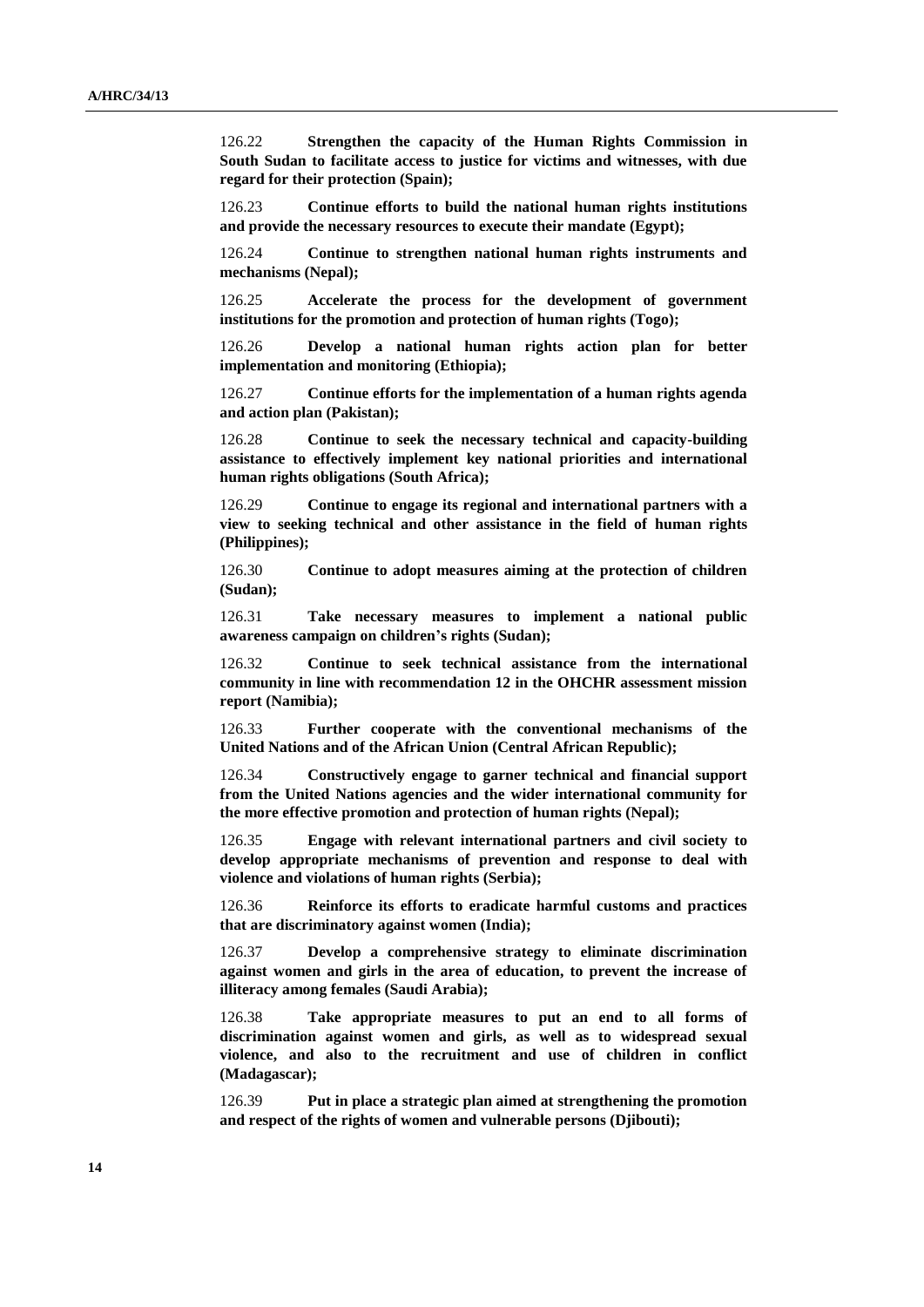126.40 **Continue its effort to protect the rights of women, children and vulnerable groups (Indonesia);**

126.41 **Take further steps to improve the humanitarian situation (Japan);**

126.42 **Take all appropriate measures to protect people from all forms of sexual violence (Luxembourg);**

126.43 **Enhance efforts to combat violence against women (Italy);**

126.44 **Strengthen efforts to combat sexual violence against women and children, including through the development and strengthening of relevant laws (South Africa);**

126.45 **Undertake all necessary measures to eliminate discrimination and abuses against women and girls (Georgia);**

126.46 **Stop sexual violence against women and investigate all reported cases (Republic of Korea);**

126.47 **Strengthen efforts to prevent discrimination and violence against women and girls, including by eradicating harmful practices such as child, early and forced marriage (Slovenia);**

126.48 **Take effective action to eliminate the phenomenon of female genital mutilation (Cyprus);**

126.49 **Stop and prevent violations and abuses of children's rights, including by actively preventing and combating the recruitment and use of children in hostilities by parties to the conflict (Slovenia);**

126.50 **Cease the recruitment and use of children in armed conflict (Slovakia);**

126.51 **Further improve the promotion and protection of children`s rights and prevent the recruitment of child soldiers (Ukraine);**

126.52 **Redouble efforts aimed at stopping the recruitment and use of children in armed conflict (Djibouti);**

126.53 **Issue clear, public orders to end the recruitment of child soldiers, ensure their swift release and investigate and prosecute the commanders responsible. Ratify the Optional Protocol to the Convention on the Rights of the Child on the involvement of children in armed conflict (Germany);**

126.54 **Work for the social reintegration of child soldiers, refugees and displaced persons who have opted to return to their original location (Senegal);**

126.55 **Ensure the safe return of demobilized child soldiers to their families and ensure their access to education (Slovakia);**

126.56 **Promote the guarantee of the human rights of children and elderly people affected by the internal conflict, including family reunification (Colombia);**

126.57 **Ensure an impartial and comprehensive investigation of all reported cases of human rights violations and bring the perpetrators to justice (Georgia);**

126.58 **Adopt legal instructions and orders to all armed forces, military intelligence and allied militia, with the aim to prevent and punish all abuses, including crimes of sexual and gender-based violence (Albania);**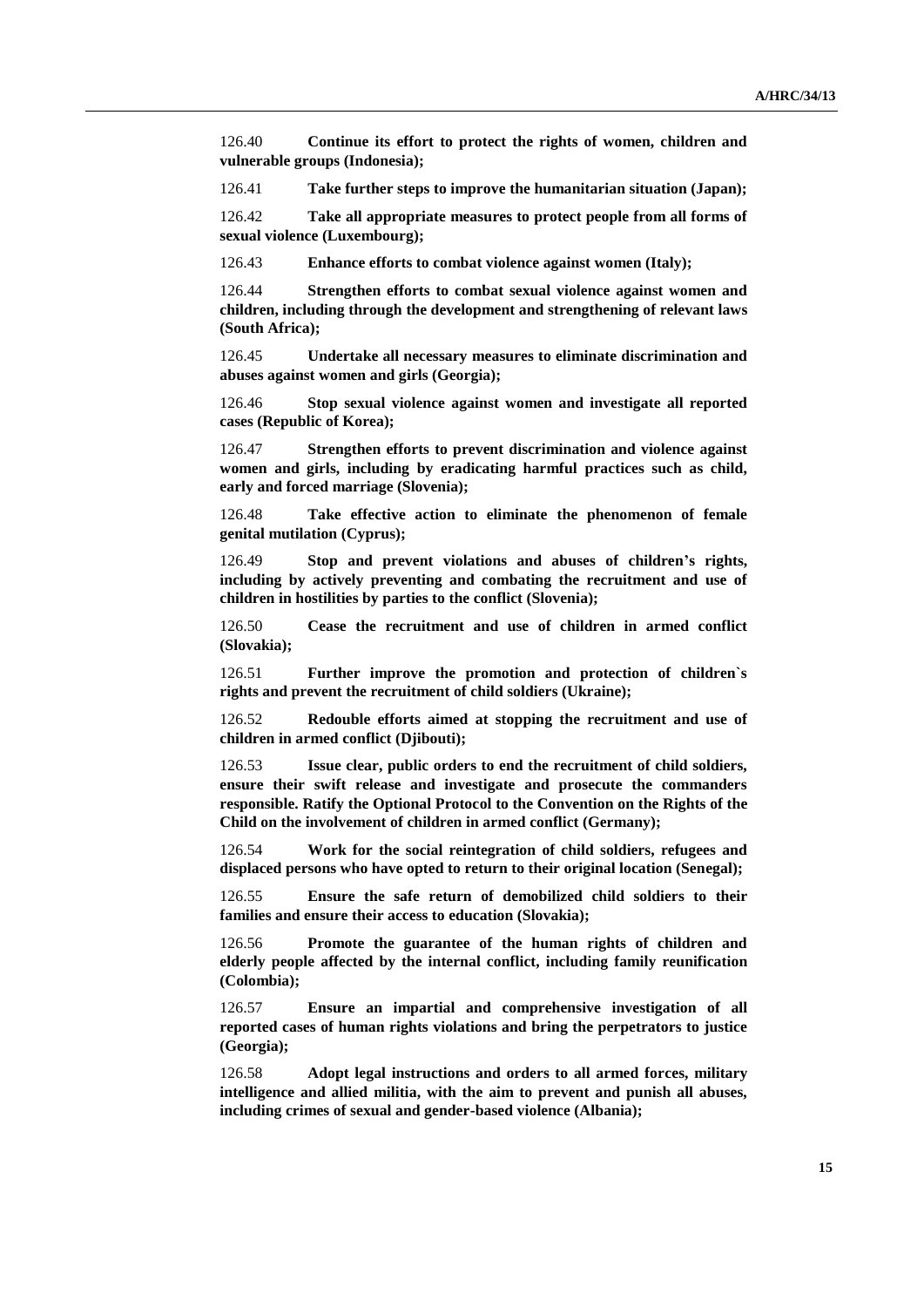126.59 **Ensure access to justice for victims of sexual violence, ensuring the effective implementation of laws protecting women (Luxembourg);**

126.60 **Investigate and prosecute incidents of sexual violence perpetuated by both parties to the conflict (Sierra Leone);**

126.61 **Ensure proper investigation into allegations of violations of international humanitarian and human rights law (Ukraine);**

126.62 **Work with the African Union to establish a hybrid court and the commission for truth, reconciliation and healing within the time frame set out in the peace agreement (United Kingdom of Great Britain and Northern Ireland);**

126.63 **Fulfil its obligation under the Agreement on the Resolution of the Conflict in the Republic of South Sudan to cooperate fully in establishing the hybrid court (United States of America);**

126.64 **Work with the African Union to establish the hybrid court set out in the August 2015 peace agreement (Australia);**

126.65 **Facilitate the effective functioning of the Transitional Government of National Unity, the implementation of the peace agreement and the establishment of the hybrid court by the African Union (Kenya);**

126.66 **Strengthen transitional justice by establishing the hybrid court and a truth and reconciliation commission (Sierra Leone);**

126.67 **Take measures to ensure freedom of expression (Japan);**

126.68 **Focus on economic, social and cultural rights as a first step to lifting the country out of the cycle of poverty and underdevelopment according to the Agenda 2030 on Sustainable Development of the United Nations (United Arab Emirates);**

126.69 **Continue its efforts to consolidate social policies in favour of the most vulnerable sectors of its people, counting on the assistance and cooperation of the community of nations, as requested by the country (Bolivarian Republic of Venezuela);**

126.70 **Promptly address the impact of the conflict on civilians' access to food, including through concrete steps in technical assistance and capacitybuilding, as requested in the national report (Brazil);**

126.71 **Guarantee the human rights to water and sanitation by increasing access to drinking water and sanitation facilities (Spain);**

126.72 **Take further steps to provide access to education for all citizens, in particular in rural areas (Sudan);**

126.73 **Implement the Convention on the Rights of the Child through the 2012 General Education Act, to enable all children to join school (Kenya);**

126.74 **Take all appropriate measures to protect children's rights, especially by ensuring their access to primary education (Italy);**

126.75 **Promote the inclusiveness of persons with disabilities (Angola);**

126.76 **Provide internally displaced persons with assistance and protect their rights (China);**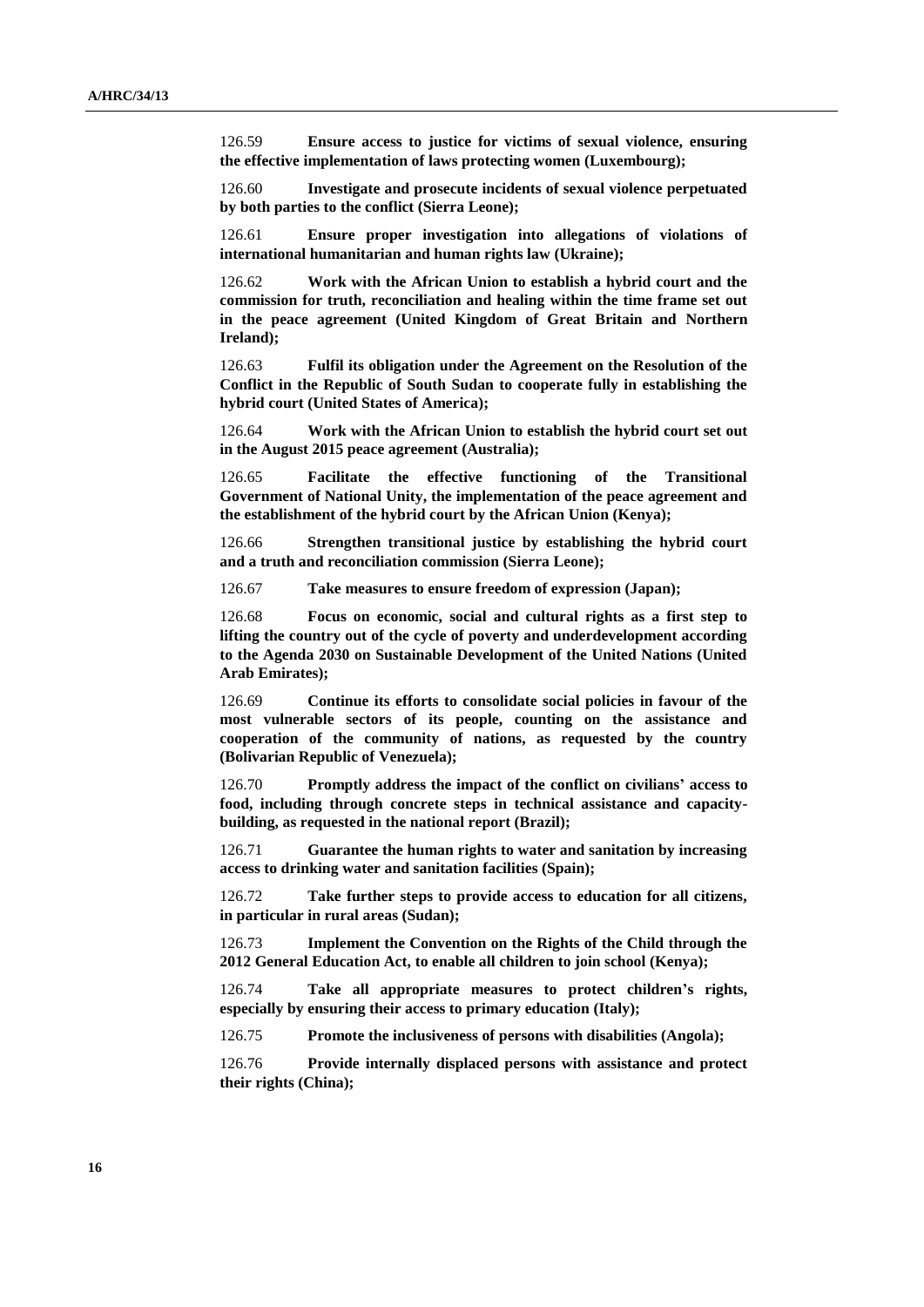126.77 **Continue to seek support to address the issue of internally displaced persons (Nigeria).**

127. **The following enjoy the support of South Sudan, which considers that they are already implemented or in the process of implementation.**

127.1 **Adopt and ratify the Optional Protocol to the Convention on the Rights of the Child on the involvement of children in armed conflict (Spain);**

127.2 **Ratify and implement the Optional Protocol to the Convention on the Rights of the Child on the involvement of children in armed conflict (Kenya);**

127.3 **Ratify the Optional Protocol to the Convention on the Rights of the Child on the involvement of children in armed conflict (Montenegro) (Rwanda);**

127.4 **Promptly ratify the Optional Protocol to the Convention on the Rights of the Child on the involvement of children in armed conflict (Guatemala);**

127.5 **Promptly ratify the Optional Protocol to the Convention on the Rights of the Child on the sale of children, child prostitution and child pornography (Guatemala);**

127.6 **Ratify the two Optional Protocols to the Convention on the Rights of the Child, on the involvement of children in armed conflict and on the sale of children, child prostitution and child pornography (Botswana);**

127.7 **Complete the ratification of the Optional Protocols to the Convention on the Rights of the Child (Luxembourg);**

127.8 **Become a party to the three Optional Protocols to the Convention on the Rights of the Child (Slovakia);**

127.9 **Ratify and implement the African Charter on Human and Peoples' Rights (Kenya);**

127.10 **Set up a national human rights commission, in order to, inter alia, document all human rights violations linked to the recurrent internal armed crises (Central African Republic);**

127.11 **Take the necessary measures for the inclusion of human rights in educational programmes (Togo);**

127.12 **Fully cooperate with the commission of inquiry established by Human Rights Council resolution 31/20 (Canada);**

127.13 **Cooperate fully with all international human rights mechanisms, including the Commission on Human Rights in South Sudan established by the Human Rights Council (Czechia);**

127.14 **Cooperate fully with the Commission on Human Rights in South Sudan and OHCHR (Norway);**

127.15 **Continue to cooperate with the Commission on Human Rights in South Sudan (Philippines);**

127.16 **Continue to cooperate with the international community, including the mechanisms of the Human Rights Council and of the United Nations (Senegal);**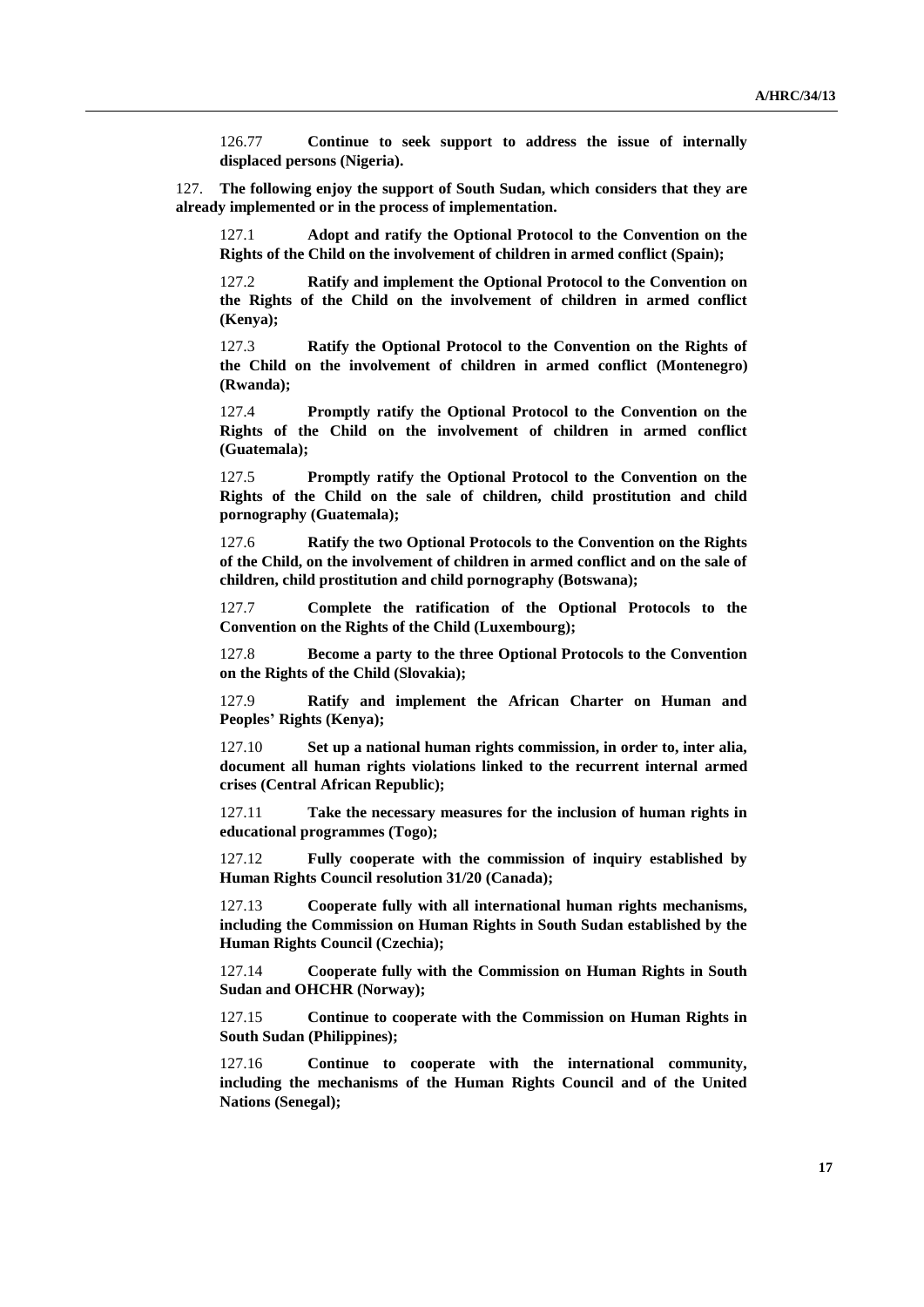127.17 **Strengthen cooperation with the United Nations human rights mechanisms and issue a standing invitation to special procedure mandate holders (Georgia);**

127.18 **Issue a standing invitation to the human rights special procedures (Rwanda);**

127.19 **Consider the possibility of extending a standing invitation to the human rights special procedures and setting up an institutional channel for responding to communications from them (Paraguay);**

127.20 **Continue to make efforts to promote women's empowerment (Pakistan);**

127.21 **Continue implementing affirmative measures aimed at eliminating every kind of discrimination against women and girls (Panama);**

127.22 **Release all child soldiers (Republic of Korea);**

127.23 **Make every effort to stop violence and the forced recruitment and use of minors as combatants (Holy See);**

127.24 **Take all necessary measures to ensure the protection of the rights of children and to put an end to the recruitment and use of child soldiers (Luxembourg);**

127.25 **Take further steps for the protection of physical and sexual integrity of children, including by actively preventing the recruitment and use of children in armed conflict and ensuring their effective rehabilitation in accordance with the best interests of the child (Croatia);**

127.26 **Strengthen the justice, law and order sectors (Uganda);**

127.27 **Intensify efforts to carry out necessary reforms in the security sector (Uganda);**

127.28 **Continue appropriate institutional work to build the rule of law and consolidate good governance, taking into account the promotion of the principles of human rights and fundamental freedoms in the country (United Arab Emirates);**

127.29 **Take further measures to improve access to justice for citizens (Togo);**

127.30 **Continue its national efforts to improve access to justice and provide necessary training for personnel working in that field (Egypt);**

127.31 **Fight against impunity by ensuring that all those who are guilty of human rights violations are brought to justice (Luxembourg);**

127.32 **Take measures to end impunity for acts of sexual violence against women and girls (Spain);**

127.33 **Strengthen measures aimed at fighting against impunity among perpetrators of acts of sexual violence (Argentina);**

127.34 **Take steps to eliminate sexual and gender-based violence and ensure that perpetrators are held responsible and that victims have secure access to justice (Ukraine);**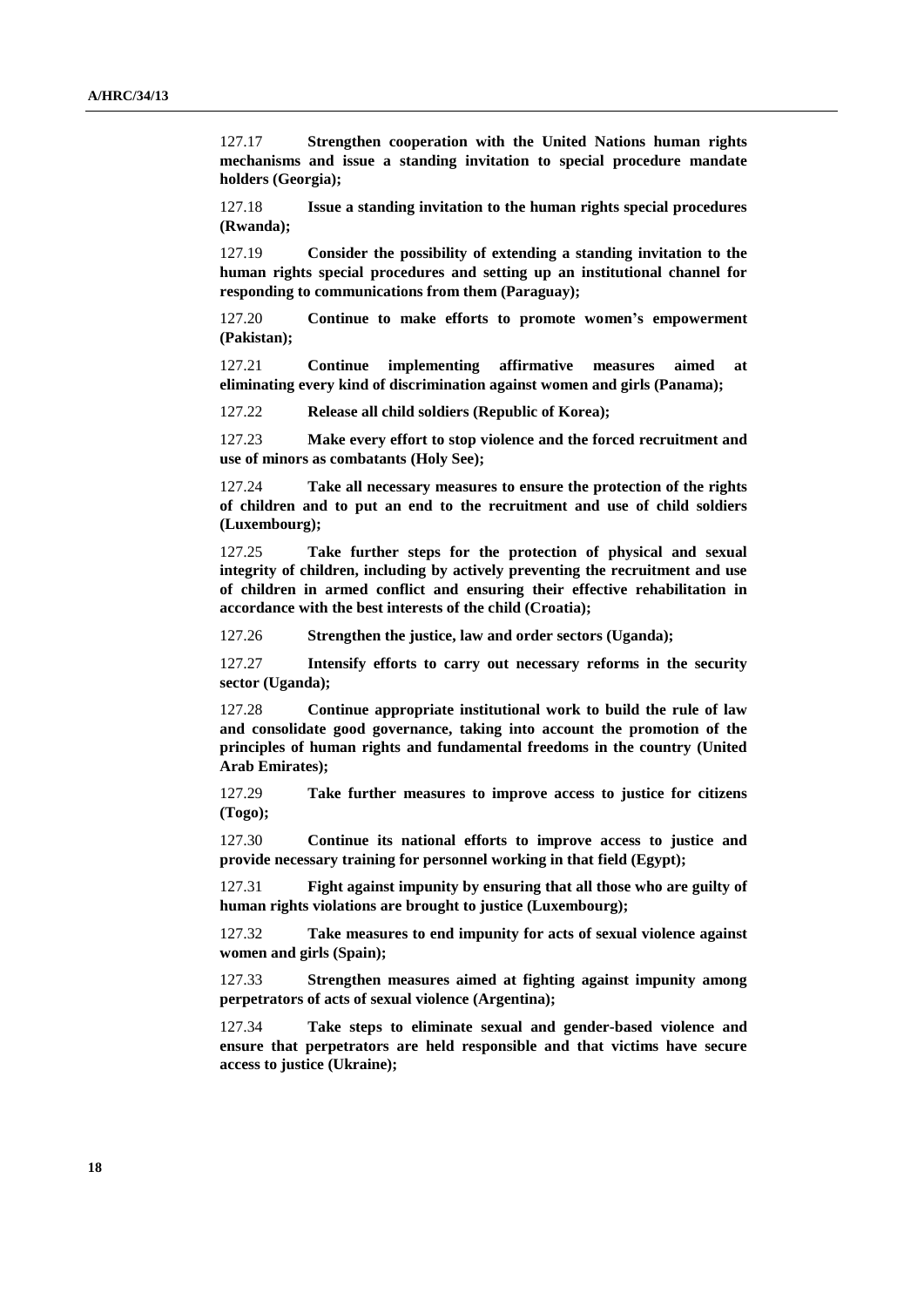127.35 **Promptly take concrete and legal measures to address impunity for sexual and gender-based violence, including when committed by members of the armed forces (Denmark);**

127.36 **Issue clear, public orders to all armed forces, military intelligence units and allied militias to prevent and punish all abuses, including crimes of sexual and gender-based violence (United Kingdom of Great Britain and Northern Ireland);**

127.37 **Establish a strategy to improve the existing mechanisms for reporting cases of sexual and gender-based violence against women and girls and to ensure access to justice for victims (Mexico);**

127.38 **Take steps to hold to account the perpetrators of the human rights violations, including sexual and gender-based violence, committed during the violence in Juba in July 2016, more specifically, the perpetrators of the attack on the Terrain Hotel, during which a local journalist was killed and several aid workers were raped (Netherlands);**

127.39 **Increase the representation and participation of women in the public sector (Angola);**

127.40 **Appoint more women to positions of responsibility within the army and the police as a first step towards ending gender-based violence (Algeria);**

127.41 **Effectively implement the General Education Act, in particular by taking measures to improve school enrolment rates (Belgium);**

127.42 **Take measures to further reduce women's illiteracy rate and increase girls' school enrolment rate (China);**

127.43 **Reinforce policies to protect the fundamental rights of internally displaced persons (Holy See).**

128. **The following recommendations will be examined by South Sudan, which will provide responses in due time, but no later than the thirty-fourth session of the Human Rights Council:**

128.1 **Ratify the International Convention on the Elimination of All Forms of Racial Discrimination (Algeria);**

128.2 **Promptly ratify the International Convention on the Elimination of All Forms of Racial Discrimination (Guatemala);**

128.3 **Promptly ratify the International Covenant on Civil and Political Rights (Guatemala);**

128.4 **Promptly ratify the International Covenant on Economic, Social and Cultural Rights (Guatemala);**

128.5 **Ratify the International Covenant on Civil and Political Rights and the International Covenant on Economic, Social and Cultural Rights (Belgium) (Norway) (Panama);**

128.6 **Continue ratifying core human rights treaties, namely the International Covenant on Civil and Political Rights and the International Covenant on Economic, Social and Cultural Rights (Indonesia);**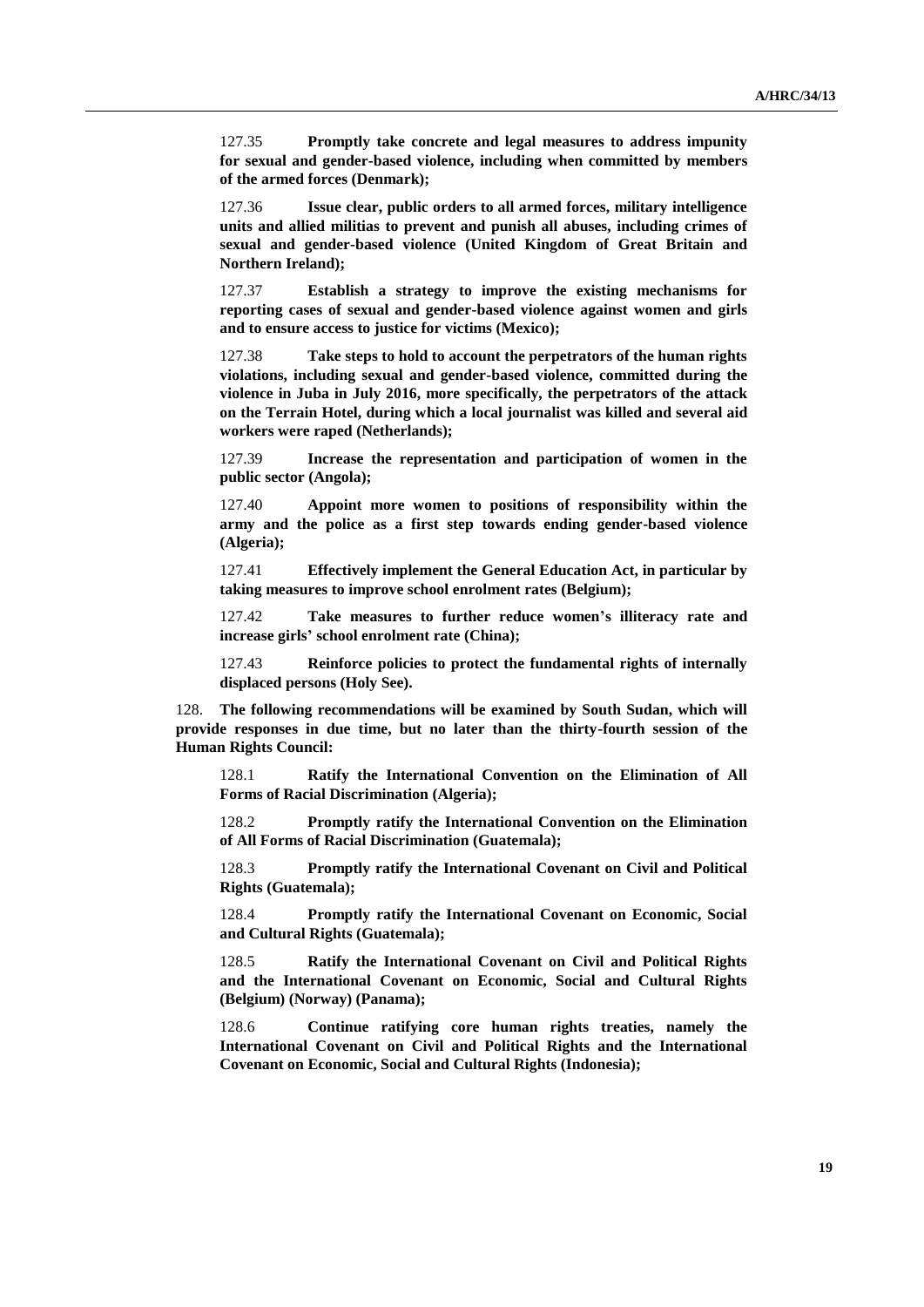128.7 **Proceed with the early ratification of the International Covenant on Civil and Political Rights and the International Covenant on Economic, Social and Cultural Rights (Japan);**

128.8 **Ratify the core international human rights instruments, particularly the International Covenant on Civil and Political Rights and the International Covenant on Economic, Social and Cultural Rights (Nepal);**

128.9 **Ratify core international human rights treaties, namely the International Covenant on Civil and Political Rights and the International Covenant on Economic, Social and Cultural Rights and their Optional Protocols, as well as the International Convention for the Protection of All Persons from Enforced Disappearance (Portugal);**

128.10 **Sign and ratify the International Covenant on Civil and Political Rights and the African Charter on Human and Peoples' Rights (Namibia);**

128.11 **Ratify the International Covenant on Civil and Political Rights and its Second Optional Protocol (Croatia);**

128.12 **Ratify the International Covenant on Civil and Political Rights and its Optional Protocols and the International Covenant on Economic, Social and Cultural Rights and its Optional Protocol (Uruguay);**

128.13 **Complete the ratification procedures for the International Covenant on Economic, Social and Cultural Rights (Egypt);**

128.14 **Ratify the International Covenant on Economic, Social and Cultural Rights and the International Covenant on Civil and Political Rights and other core international human rights treaties and conventions to which it is not yet party (Sierra Leone);**

128.15 **Ratify the Optional Protocol to the Convention on the Rights of the Child on the involvement of children in armed conflict and step up efforts to protect children and prevent their recruitment into the armed forces or armed groups and reintegrate them into civilian life in line with the Paris Commitments to protect children from unlawful recruitment or use by armed forces or armed groups and the Principles and Guidelines on Children Associated with Armed Forces or Armed Groups (the Paris Principles) (Czechia);**

128.16 **Ratify the Optional Protocol to the Convention on the Rights of the Child on the involvement of children in armed conflict and prosecute perpetrators of violations committed by all parties to the conflict (Serbia);**

128.17 **Complete the ratification process for the two Optional Protocols to the Convention on the Rights of the Child, on the involvement of children in armed conflict and on the sale of children, child prostitution and child pornography, and for the Protocol to the African Charter on Human and Peoples' Rights on the Rights of Women in Africa (Albania);**

128.18 **Promptly ratify the International Convention on the Protection of the Rights of All Migrant Workers and Members of Their Families (Guatemala);**

128.19 **Promptly ratify the Convention on the Rights of Persons with Disabilities (Guatemala);**

128.20 **Ratify the Convention against Discrimination in Education (Paraguay);**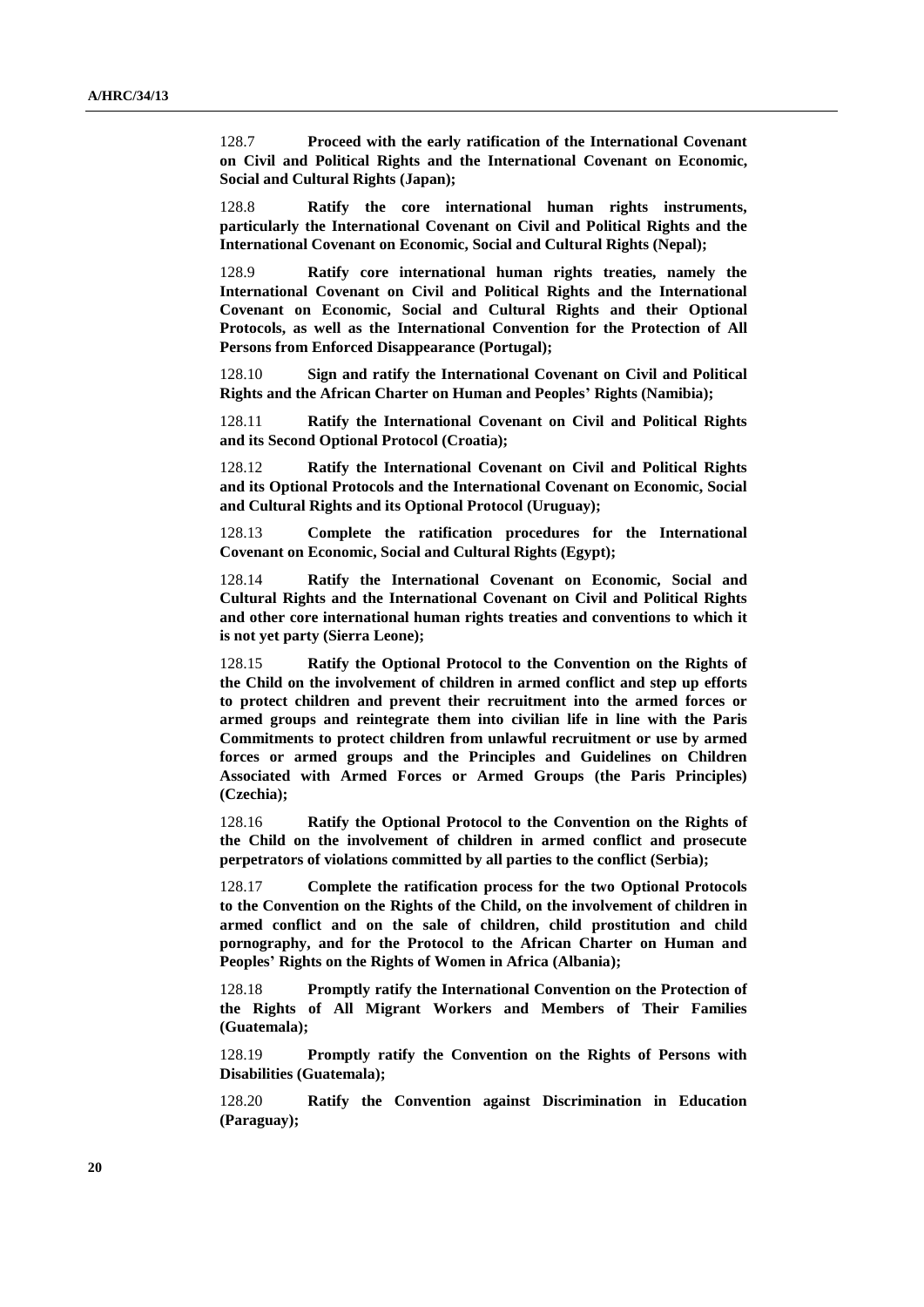128.21 **Ratify the Convention on the Prevention and Punishment of the Crime of Genocide (Armenia) (Belgium) (Rwanda);**

128.22 **Consider the possibility of ratifying the 1951 Convention relating to the Status of Refugees and its 1967 Protocol without reservations (Panama);**

128.23 **Ratify the Convention on the Non-Applicability of Statutory Limitations to War Crimes and Crimes against Humanity (Armenia);**

128.24 **Establish an open, consultative process for drafting and ratifying a new constitution, under which new elections would be held at the end of the transitional period (United States of America);**

128.25 **Ensure that national legislation is in line with international human rights standards (Timor-Leste);**

128.26 **Harmonize national legislation with international human rights standards (Angola);**

128.27 **Continue its efforts to ensure that national legislation complies with international human rights standards (Madagascar);**

128.28 **Typify the crimes of international law, enacting and enforcing legislation defining and criminalizing torture, enforced disappearance, genocide and crimes against humanity, and ensure the non-application of statutes of limitation, amnesties, pardons prior to conviction and immunities (Uruguay);**

128.29 **Approve immediately the bill to reform the Penal Code to include the definition of the crimes of genocide, torture and enforced disappearance (Spain);**

128.30 **Repeal the National Security Service Act, 2014, or reform it in order to comply with international, regional and national human rights law standards (Germany);**

128.31 **Amend its customary law so as to ensure compliance with the Convention on the Elimination of All Forms of Discrimination against Women, particularly in respect of inheritance (Algeria);**

128.32 **Amend customary law and ensure its compliance with the Convention on the Elimination of All Forms of Discrimination against Women and the Transitional Constitution (Maldives);**

128.33 **Repeal Penal Code provisions that criminalize sexual relations between consenting adults of the same sex (Uruguay);**

128.34 **Establish the independent children's commission (Timor-Leste);**

128.35 **Establish, as rapidly as possible, the independent children's commission responsible for investigating violations of children's rights and monitoring the implementation of the 2008 Child Act (Paraguay);**

128.36 **Set up permanent and sustainable programmes of education and training on human rights for public servants, in particular members of the armed forces and the judicial sector, with a focus on protecting vulnerable groups (Colombia);**

128.37 **Enable the full deployment, without obstruction, of the UNMISS Regional Protection Force, as authorized by Security Council resolution 2304**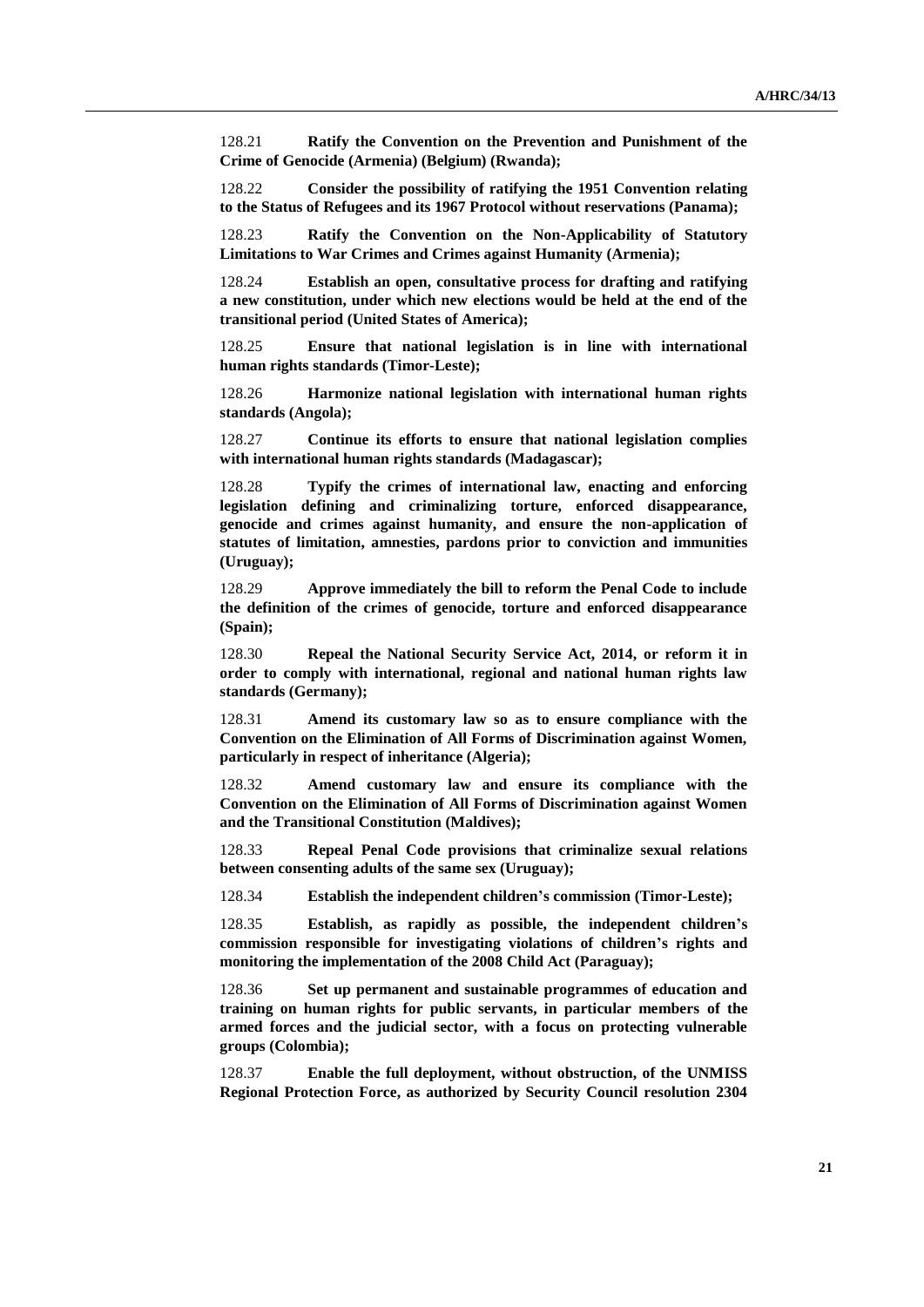**(2016), to bring stability and help prevent further atrocities (United States of America);**

128.38 **Allow and facilitate immediately the deployment of the UNMISS Regional Protection Force as mandated by the Security Council (Germany);**

128.39 **Continue efforts to improve conditions of detention and abolish the death penalty, with a view to commuting all death sentences (Holy See);**

128.40 **Cease attacks against civilians and the United Nations premises and personnel (Maldives);**

128.41 **Immediately desist from violations of human rights, including attacks on civilians and unlawful killings, acts of rape and sexual violence, arbitrary detentions, abductions and lootings (Norway);**

128.42 **Take preventive and more effective measures aimed at promoting and protecting human rights, especially in the light of the cases in which the safety and security of civilians is lacking and where the scope of armed conflicts in parts of the country is wider (Bahrain);**

128.43 **That the Government of South Sudan and all parties to the conflict immediately end the gross violations of human rights and serious violations of international humanitarian law, including targeted attacks on civilians, rape and sexual and gender-based violence, and arbitrary detention and abduction, and commit to and implement a political solution to the conflict (New Zealand);**

128.44 **Put an end to all violations of international humanitarian law and human rights committed in the context of the armed conflict and, in particular, take all necessary measures to immediately stop the abduction of children to make them child soldiers, unlawful killings, sexual violence, attacks against civilians, lootings and the destruction of property (Uruguay);**

128.45 **Secure civilian infrastructure throughout South Sudan, in particular protection-of-civilians sites, and protect civilians, humanitarian workers and human rights defenders from human rights violations and abuses, including extrajudicial killings, enforced disappearances, torture and indiscriminate violence (Canada);**

128.46 **Allow and facilitate immediate, unimpeded and sustained humanitarian access to all parts of the country (Ukraine);**

128.47 **Immediately respect the ceasefire and facilitate full and unimpeded access for humanitarian aid to the entire country (Germany);**

128.48 **Guarantee immediate and unhindered humanitarian access to populations in need throughout the country and ensure the protection of the civilian population, including of persons in vulnerable situations (Sweden);**

128.49 **Guarantee the effective delivery of humanitarian assistance to civilians and the protection of humanitarian actors, with full respect for international humanitarian law, while stepping up cooperation with the UNMISS Human Rights Division, in particular concerning the implementation of the cessation-of-hostilities agreement of January 2014 (Brazil);**

128.50 **Permit unimpeded humanitarian access for civil society, NGOs and United Nations agencies, without threat of harassment or violence, to ensure the provision of vital supplies and assistance to populations in need (Ireland);**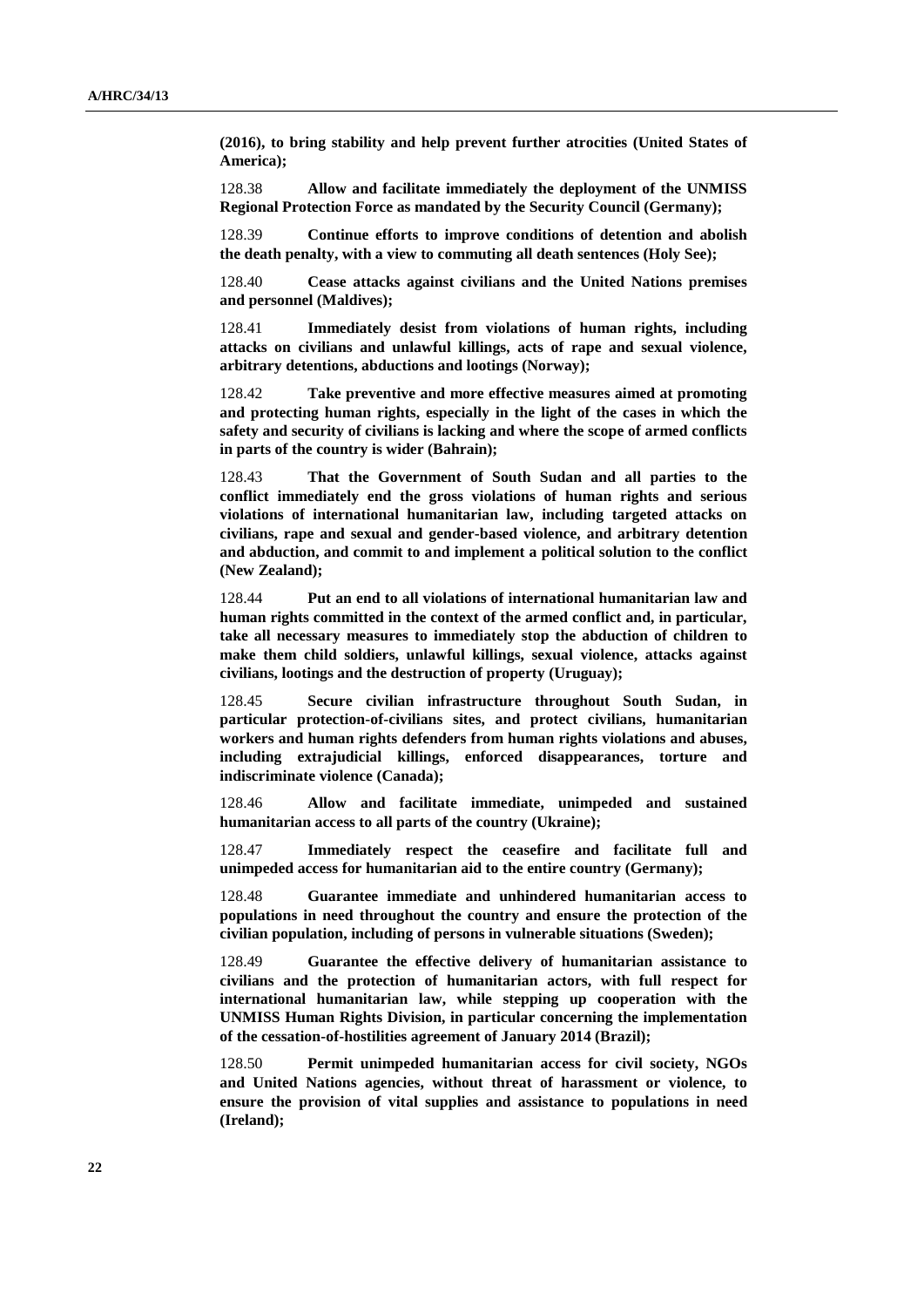128.51 **Create care mechanisms for the communities affected by the conflict, including psychiatric care (Colombia);**

128.52 **Prevent and put an end to human rights violations and abuses suffered by children, strengthen measures aimed at ensuring an effective end to their recruitment and their release (Argentina);**

128.53 **Stop the recruitment of child soldiers into both the armed forces and militias (Costa Rica);**

128.54 **Immediately cease recruiting child soldiers and ensure their rehabilitation (Australia);**

128.55 **Immediately live up to its commitment to end the use of child soldiers and minors in armed conflicts (Denmark);**

128.56 **Take measures to put an end to the recruitment of children by the armed forces or armed groups (France);**

128.57 **Strengthen ongoing efforts to end the recruitment of child soldiers and ensure the release of all children associated with armed groups (Maldives);**

128.58 **Stop and prevent violations and abuses of children's rights, including by actively preventing and combating the recruitment and use of children in hostilities (Portugal);**

128.59 **Adopt measures to restrict the recruitment of children in the conflict and to ensure their demobilization and integration into society. Pursue and punish all those responsible for violations of the human rights of children, in particular for killings and mutilations (Chile);**

128.60 **Take the necessary steps to prevent the recruitment of girls and boys by the army and other armed forces, and put in place a mechanism for the disarmament, demobilization and reintegration of girls and boys who have been involved in the armed conflict (Mexico);**

128.61 **Investigate all cases of human rights violations and abuses and prosecute those responsible without exceptions and immunity (Slovenia);**

128.62 **Investigate the serious human rights violations committed since independence and prosecute those responsible (Costa Rica);**

128.63 **Immediately end all and prevent further violations of international human rights law and international humanitarian law committed by members of the armed forces and allied militias (Austria);**

128.64 **End impunity for all human rights violations and launch credible, transparent and comprehensive investigations into all allegations of violations of international human rights law, including those possibly constituting international crimes (Norway);**

128.65 **Ensure prompt, credible, transparent, impartial and comprehensive investigations leading to prosecutions of the allegations of gross violations and abuses of international human rights law and violations of international humanitarian law, thus guaranteeing that perpetrators are duly accountable before justice (Portugal);**

128.66 **Take all necessary measures to safeguard the full enjoyment of human rights by women and girls, including by promptly and independently investigating all allegations of sexual and gender-based violence and bringing**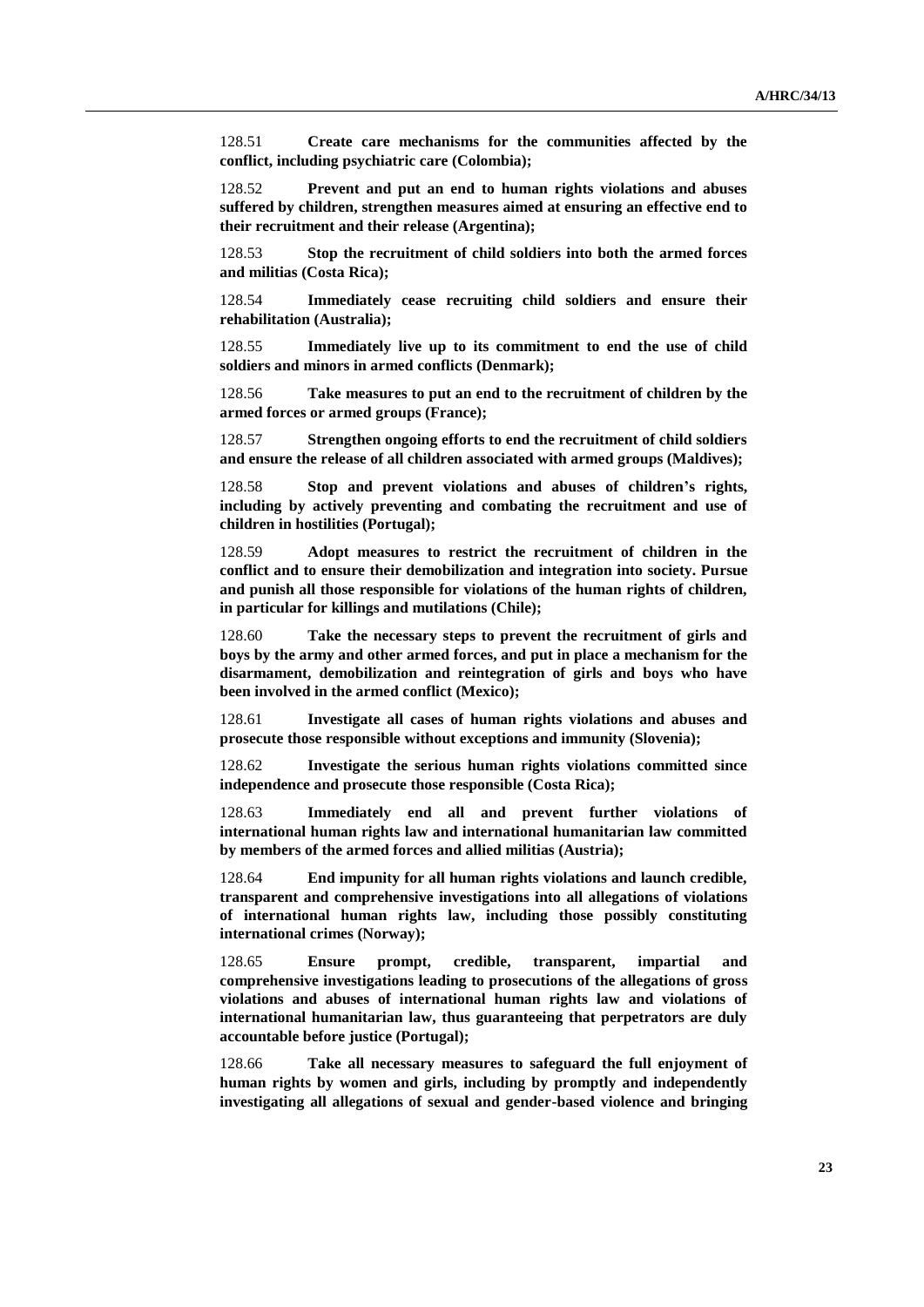**perpetrators of such crimes to justice, in accordance with international standards (Sweden);**

128.67 **Ensure that all forces, including any affiliated militia forces, immediately cease all violations and abuses of international humanitarian and human rights law, in particular against women and girls and including violations perpetrated by State security institutions, and end impunity by bringing the perpetrators to justice (Canada);**

128.68 **Urgently adopt effective measures to combat sexual violence in the whole territory, to ensure accountability for those responsible of such crimes and to ensure total redress for victims, by guaranteeing sufficient financial resources to implement such measures (Chile);**

128.69 **End, investigate independently and prosecute promptly cases of sexual violence against civilians, as well as of assaults on and harassment of journalists and civil society activists (Germany);**

128.70 **Undertake prompt, effective and impartial investigations into allegations of crimes under international law and human rights violations, in particular sexual and gender-based violence (Iceland);**

128.71 **Investigate promptly cases of sexual and gender-based violence and ensure that perpetrators are brought to justice (Latvia);**

128.72 **Take all the necessary measures to end the employment of sexual violence in a widespread and systematic manner, as a tactic of war, as well as rape and sexual abuses against women and girls, and ensure that perpetrators are prosecuted (Portugal);**

128.73 **Adopt measures to ensure the effective access of victims to remedy, including reparation and compensation (Argentina);**

128.74 **Ensure accountability for cases of extrajudicial killings and ethnic rape as weapons of war (Czechia);**

128.75 **Establish a special tribunal based on the recommendations of the report on the investigation into the attack on the Hotel Terrain and ensure accountability for all human rights violations (Japan);**

128.76 **Set up immediately the hybrid court provided for in the 2015 peace agreement (Switzerland);**

128.77 **As provided in the peace agreement, support the swift establishment of a hybrid court to investigate cases of genocide, crimes against humanity, war crimes and other serious crimes under international and South Sudanese law (Czechia);**

128.78 **Expedite as a matter of priority the establishment of a hybrid court for South Sudan, in line with the Agreement on the Resolution of the Conflict in the Republic of South Sudan, to try violations of human rights and other serious crimes in South Sudan and ensure accountability of all perpetrators (Ireland);**

128.79 **Take concrete measures to ensure better protection of civilians, in particular women and children, by supporting the setting up of a hybrid court and by investigating and prosecuting alleged serious violations of international law, including when perpetrated by its military personnel (Finland);**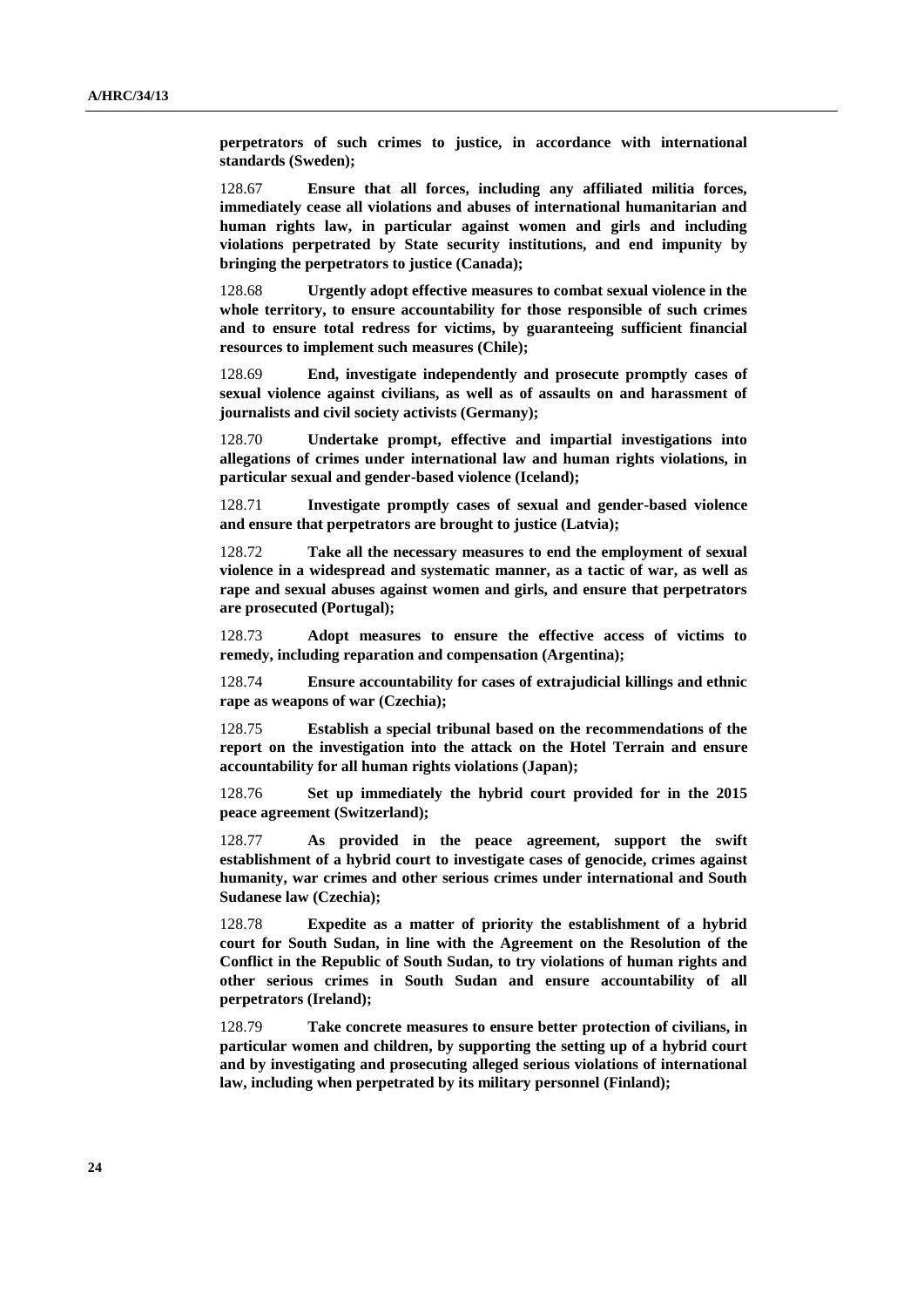128.80 **Guarantee the fight against impunity by ensuring that all those responsible for crimes are prosecuted and tried, in particular by speeding up, with the support of the African Union, the establishment of a hybrid court as foreseen in the peace agreement (France);**

128.81 **Implement an effective birth registration policy for the whole country in order to consolidate the rights of children (Central African Republic);**

128.82 **Ensure that birth registration is stepped up through an ongoing campaign and the efficient use of resources and that the right to sustainable nutrition, public health and basic education is secured for all children (Mexico);**

128.83 **Ensure protection of freedom of expression and association, and take action to protect journalists (New Zealand);**

128.84 **Guarantee fundamental freedoms, in particular freedom of expression, which will contribute to the reconciliation process (France);**

128.85 **Ensure the protection of and access to all areas by journalists, human rights defenders and humanitarian workers (Australia);**

128.86 **Provide full access for journalists, human rights organizations and other members of civil society to all areas of the country (Iceland);**

128.87 **Take concrete steps to ensure freedom of expression, including for civil society and the media, and ensure that harassment, threats, unlawful detainment and intimidation of these groups by the national security services end immediately (Norway);**

128.88 **Ensure the enjoyment of freedoms of expression and assembly and put to an end the unlawful detention of peaceful protesters (Botswana);**

128.89 **Protect human rights defenders and journalists from violence and arbitrary arrests, address impunity for crimes against human rights defenders and journalists, and notify the United Nations Educational, Scientific and Cultural Organization of the status of judicial inquiries into the murder of journalists (Netherlands);**

128.90 **Take all necessary measures to ensure that civil society organizations, human rights defenders and journalists are able to carry out their legitimate activities without facing legal or administrative obstructions or fear or threat of reprisals (Sweden);**

128.91 **Promote and protect civil society space and carry out effective and impartial investigations into all cases of intimidation and violence against civil society actors and hold perpetrators of such acts accountable in accordance with international fair trial standards (Finland);**

128.92 **Revise and amend legislation, including the 2014 National Security Service Act and the 2015 Non-Governmental Organizations Act, which have been used to restrict the rights to freedom of expression, association and peaceful assembly (Switzerland);**

128.93 **Establish a robust legal framework for the functioning of a pluralistic system of political parties and ensure that free and fair elections are held regularly and in accordance with international standards (Czechia);**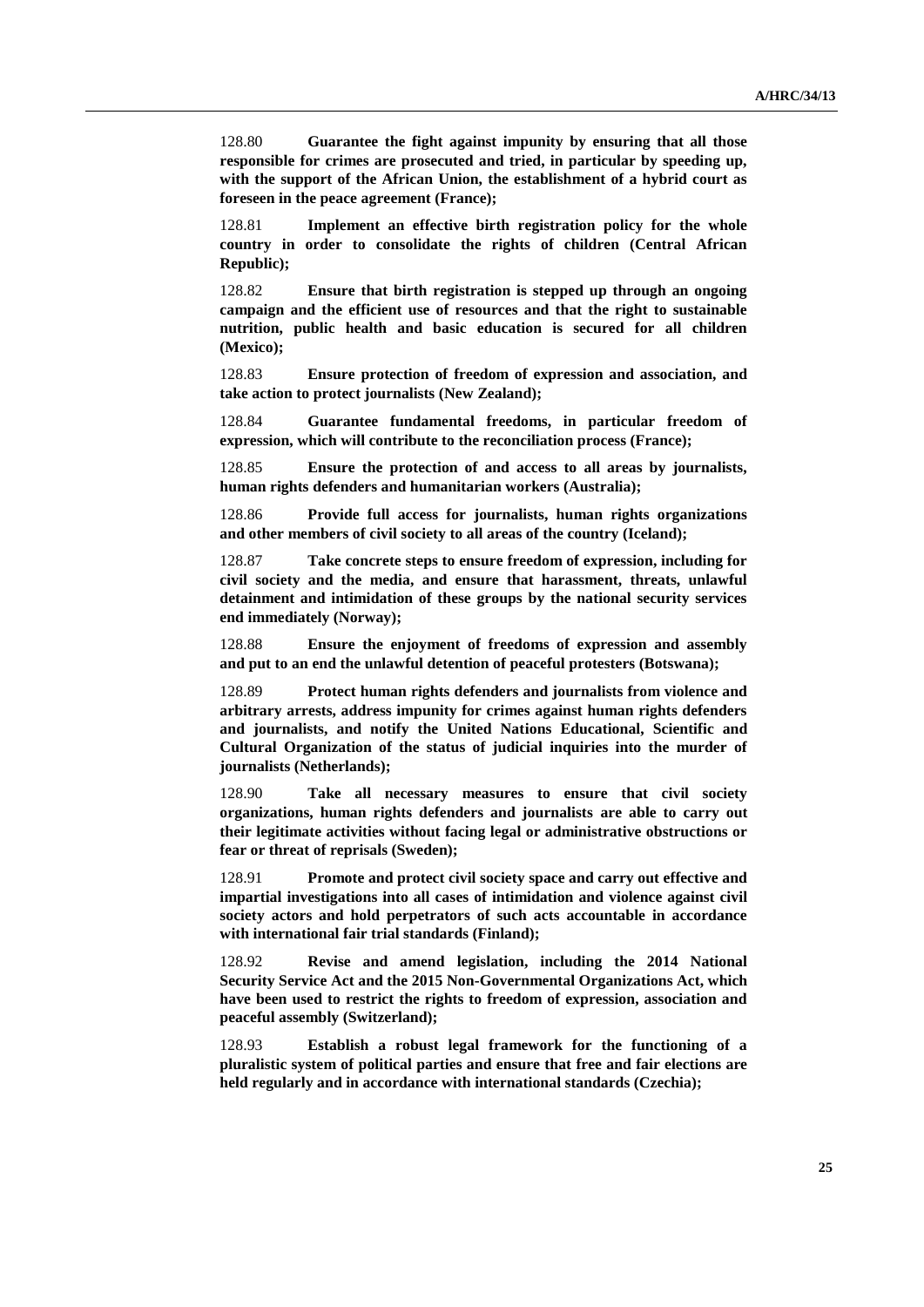128.94 **Take measures to enhance access to basic products among vulnerable communities by creating food security programmes in areas particularly affected by the phenomenon of global warming (Colombia);**

128.95 **Ensure access to safe and quality education for children (Slovakia);**

128.96 **Ensure the inclusion in all humanitarian and post-conflict reconstruction efforts of policies to protect the rights of persons with disabilities who belong to the most vulnerable groups in society (Austria);**

128.97 **Take swift and immediate measures to protect and promote human rights, especially the rights of large sectors of people displaced from areas affected by armed conflict, in accordance with international humanitarian law and international human rights law (Bahrain).**

129. **The recommendations below did not enjoy the support of South Sudan and would thus be noted.**

129.1 **Sign and ratify the main regional and international human rights instruments (Djibouti);**

129.2 **Ratify the international legal instruments on human rights to which it is not yet a party (Niger);**

129.3 **Continue the ratification process for the main international instruments (Italy);**

129.4 **Consider ratifying other international and regional human rights conventions that it is not yet a party to (Philippines);**

129.5 **Carry out an evaluation with a view to ratifying the main human rights instruments, in particular the International Covenant on Civil and Political Rights, the International Covenant on Economic, Social and Cultural Rights and the Convention on the Rights of Persons with Disabilities (Chile);**

129.6 **Finalize the ratification process for the International Covenant on Civil and Political Rights and incorporate into domestic law the provisions of the international conventions already ratified (France);**

129.7 **Ratify the Second Optional Protocol to the International Covenant on Civil and Political Rights, aiming at the abolition of the death penalty (Montenegro) (Rwanda);**

129.8 **Declare an official moratorium on executions and ratify the Second Optional Protocol to the International Covenant on Civil and Political Rights, aiming at the abolition of the death penalty (Uruguay);**

129.9 **Establish a formal moratorium on the death penalty with a view to ratifying the Second Optional Protocol to the International Covenant on Civil and Political Rights (Australia);**

129.10 **Accede and adapt its national legislation to the Rome Statute of the International Criminal Court, including by incorporating provisions to cooperate with the Court (Guatemala);**

129.11 **Accede to the Rome Statute of the International Criminal Court and accede to the Agreement on Privileges and Immunities of the International Criminal Court (Sweden);**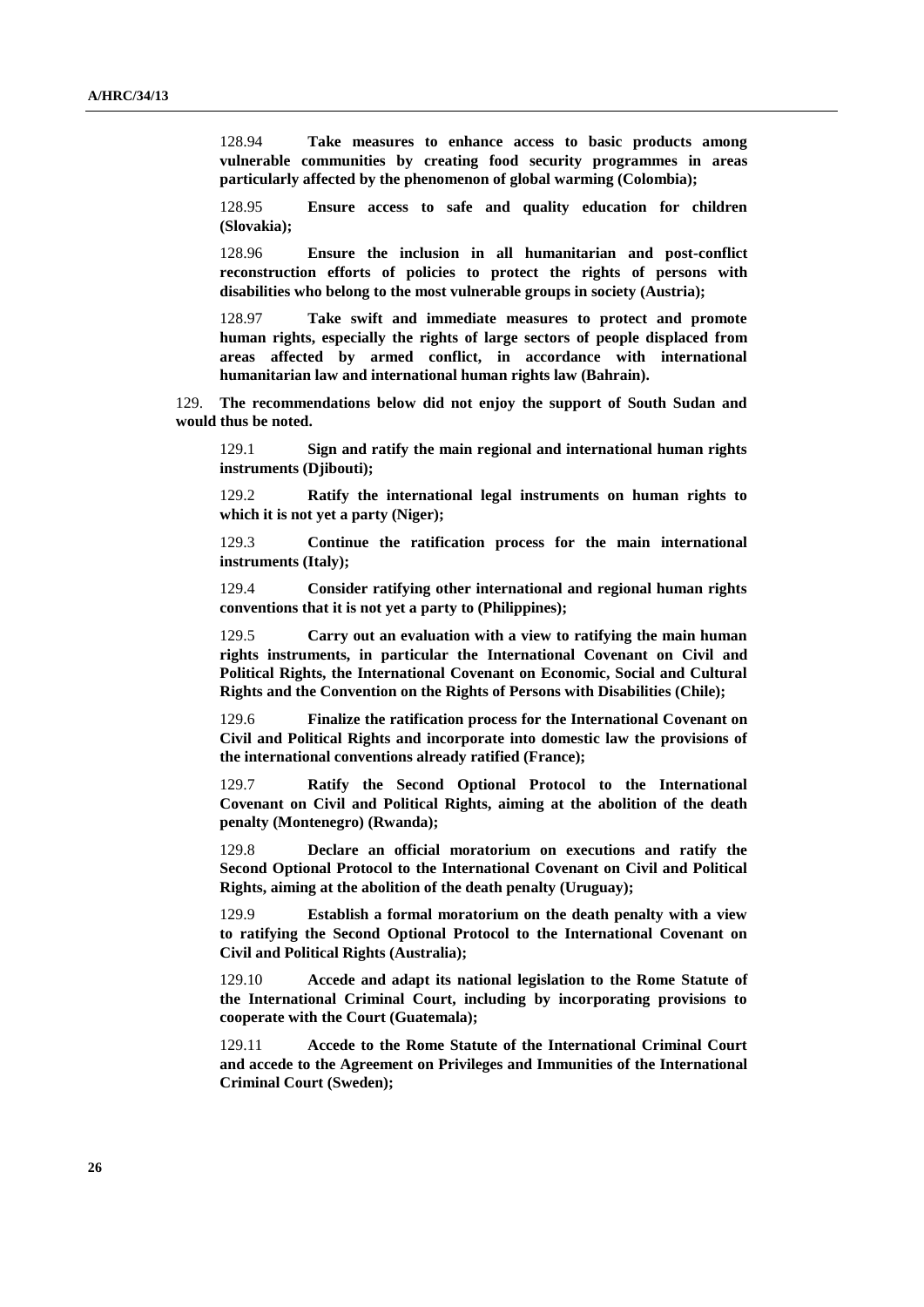129.12 **Ratify the Rome Statute of the International Criminal Court (Costa Rica) (Cyprus) (Latvia) (Republic of Korea) (Switzerland);**

129.13 **Consider ratifying the Rome Statute of the International Criminal Court (Timor-Leste);**

129.14 **Place a moratorium on the use of the death penalty (Georgia);**

129.15 **Consider abolishing the death penalty (Ukraine);**

129.16 **Bring all those suspected of criminal responsibility to justice in accessible ordinary civilian courts, using fair trials and without making recourse to the death penalty (Iceland).**

130. **All conclusions and/or recommendations contained in the present report reflect the position of the submitting State(s) and/or the State under review. They should not be construed as endorsed by the Working Group as a whole.**